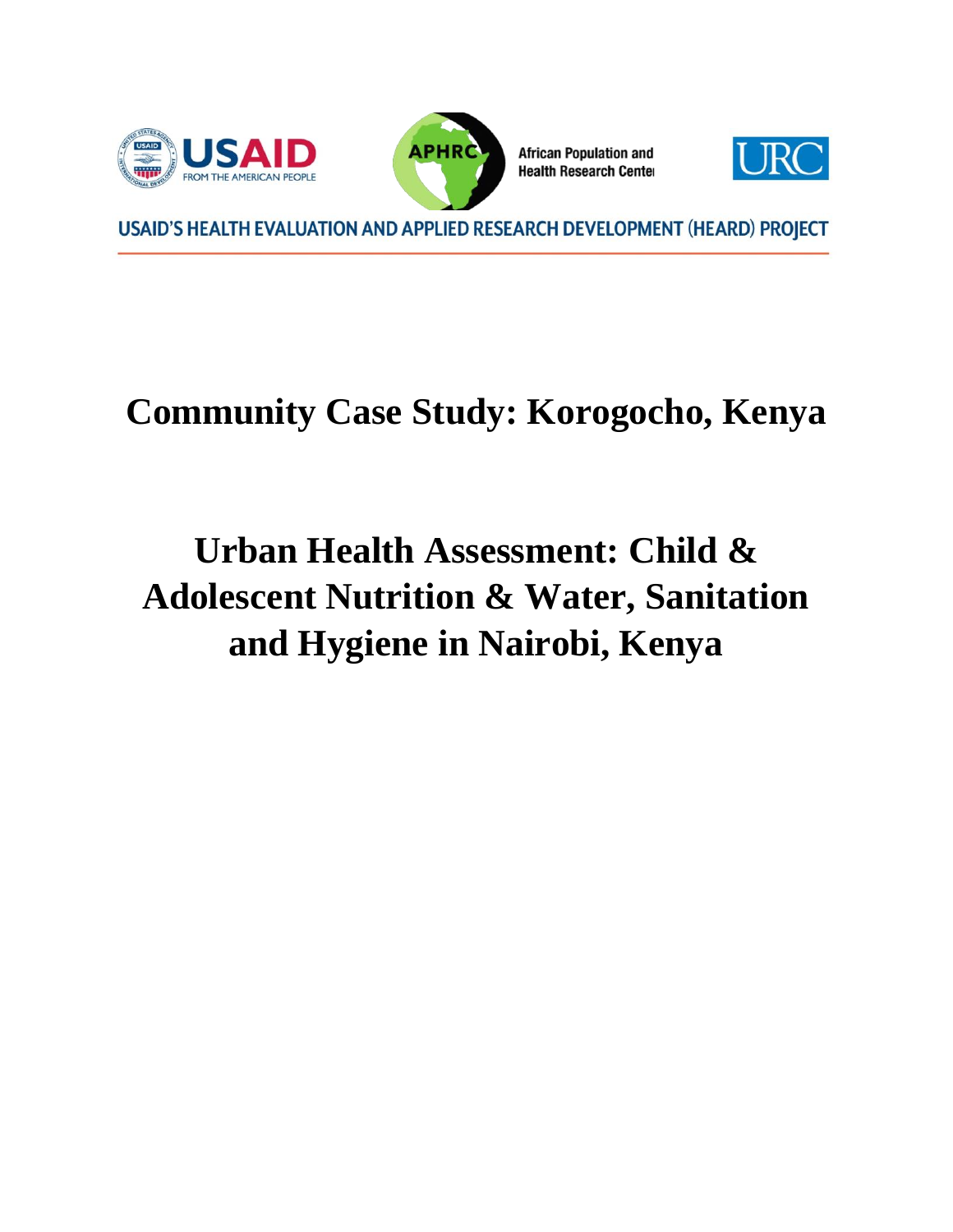# <span id="page-1-0"></span>**Contributors**

# **Principal Investigator**

Elizabeth Kimani-Murage (PhD), African Population and Health Research Center (*APHRC), Kenya*

# **Co-Investigators**

Antonina N. Mutoro (PhD), *APHRC, Kenya* Taddese Alemu Zerfu (PhD), APHRC, Kenya Milka N. Wanjohi Esther L. Anono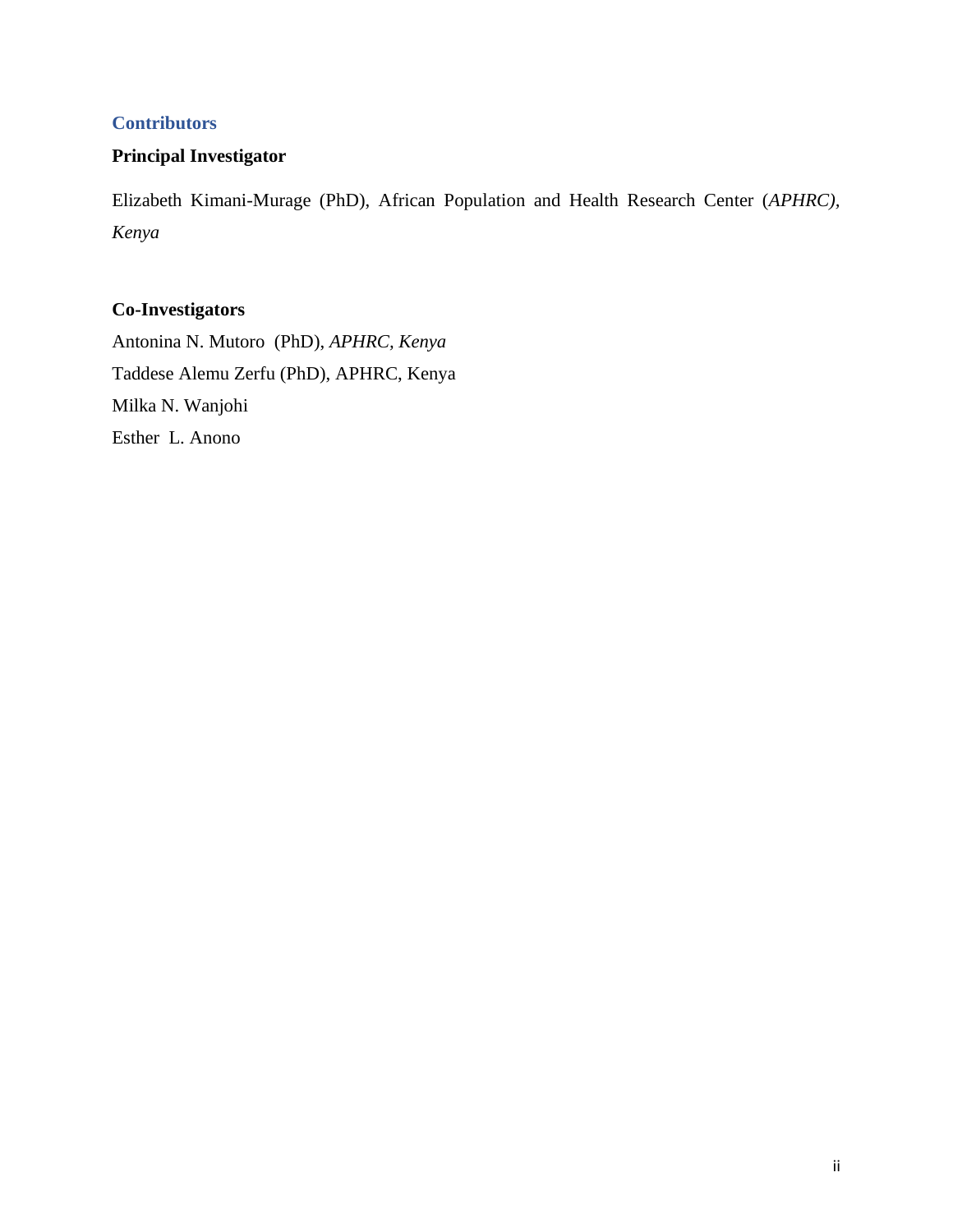# <span id="page-2-0"></span>Executive Summary

**Background:** Children and adolescents living in urban informal settlements are vulnerable to nutrition and health deficits, but little is known about contextual vulnerabilities contributing to poor nutrition in these two groups.

**Objective:** The aim of this case study was to understand 1) factors which contribute to poor nutrition, water, sanitation and hygiene (WASH) among children and adolescents living in slums/informal settlements and 2) solutions put in place to address these challenges with an aim of identifying effective interventions and key areas which require intervention.

**Methods:** A community mapping exercise was conducted in Korogocho slum. During the exercise, key stakeholders from government, non-governmental and community-based organizations and institutions provided information on going programs, key actors in Nutrition and WASH as well as challenges faced during program implementation. Participatory GIS was also used to show the distribution of nutrition and WASH services targeting children and adolescents. This involved pinning the location of on-going programs on a printed. The community mapping exercise was complimented by key informant interviews with key stakeholders and focus group discussions with community members.

Findings: Children and adolescents are faced with various nutrition and WASH vulnerabilities such as poor access to adequate amounts of quality food, which results in coping strategies such as stealing and scavenging. They also have poor access to health services, which is mainly attributed to lack of drugs in health facilities, poor client staff interactions and long waiting times. Children and adolescents aged between 5 and 19 years only accessed health facilities for curative services. Poor access to safe water and toilets was also reported and it was associated with diseases such as diarrhea. All these vulnerabilities were attributed to poverty. There were various programs and interventions running in the community, but some did not address the needs of the community. This was attributed to the lack of community involvement in the planning and implementation process. Nutrition programs mainly targeted children under 5 years. Although social behavior change communication on Nutrition and WASH was available, there appeared to be inadequate coverage as some respondents were not aware of the information that was available. Furthermore, respondents highlighted that they lacked resources to put in practice the information they had received.

**Conclusions:** Children and adolescents in Korogocho are faced by various nutrition and WASH vulnerabilities which can be attributed poverty. Although there are several programs and interventions addressing these vulnerabilities, most focus on children under 5 years and they do direct needs of slum residents. There is therefore a need for more comprehensive poverty alleviation programs which are designed and implemented with input from the target community.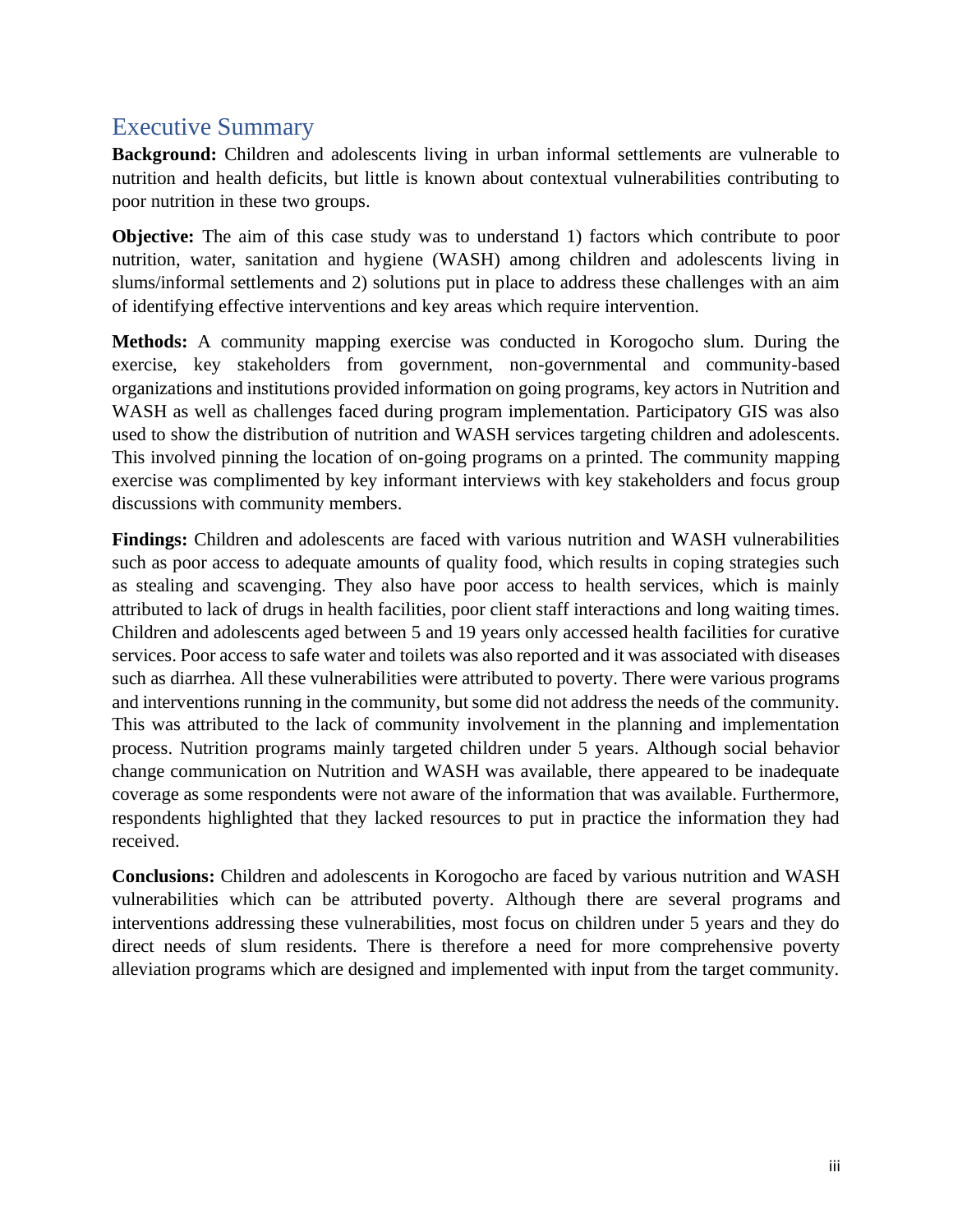# **Table of Contents**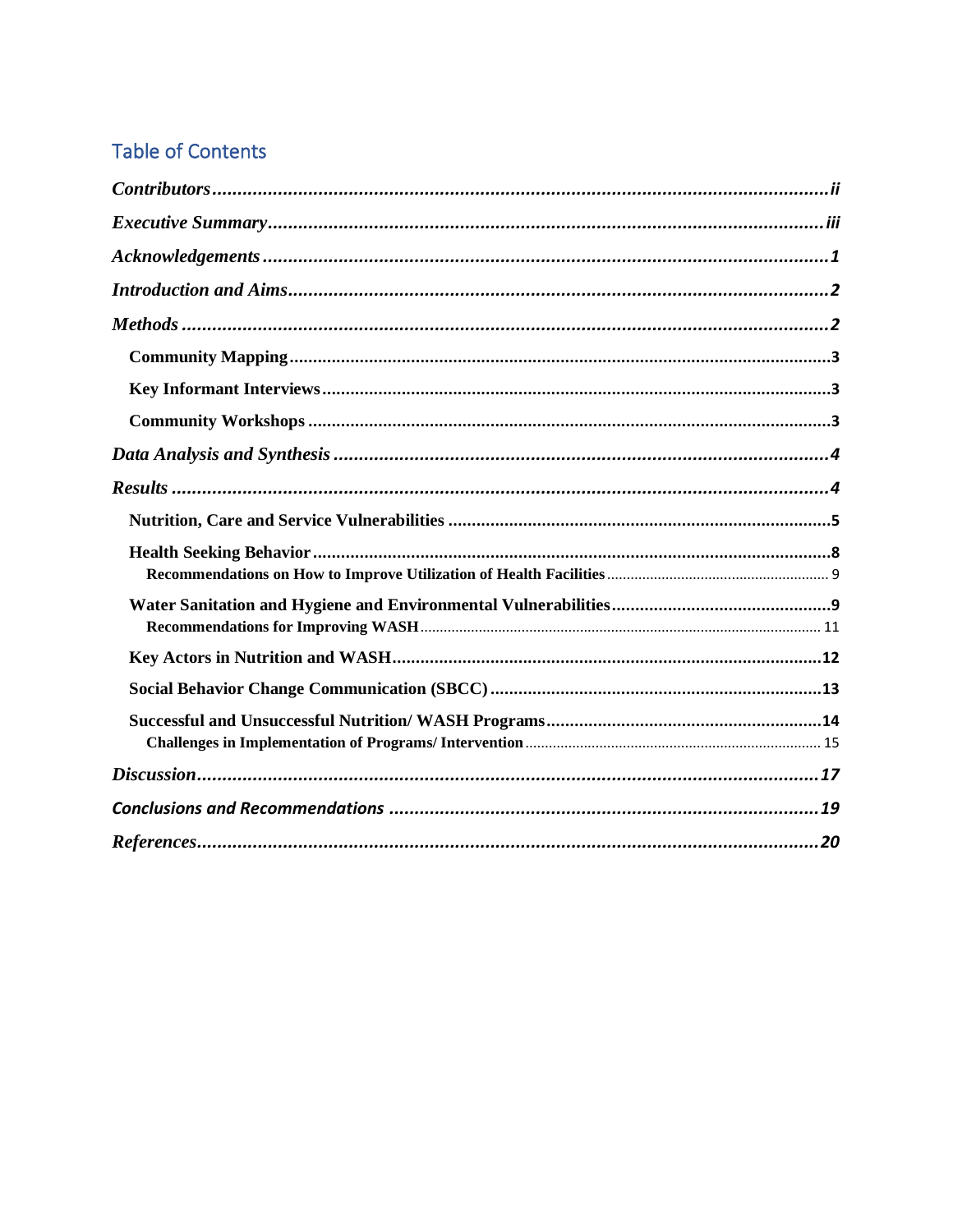#### <span id="page-4-0"></span>**Acknowledgements**

This project was funded by the United States Agency for International Development (USAID) through University Research Co., LLC (URC), the prime recipient. We acknowledge key stakeholders in Nutrition and WASH from government, county and sub-county level, the Division of Nutrition, Ministry of Health non-governmental and community-based organizations for their participation in the policy and community mapping exercise. We also thank the Nutrition Research Technical Working Group for their contribution, the study community in Korogocho for their participation in the project and the Policy Engagement and Communications team at APHRC for their support. We acknowledge support from the APHRC Right to Food project that has shared pictures highlighting the urban nutrition and sanitation conditions highlighted in this report.

Health Evaluation and Applied Research Development (HEARD) is funded by the United States Agency for International Development (USAID) under cooperative agreement number AID-OAA-A-17-00002. The project team includes prime recipient, University Research Co., LLC (URC) and sub-recipient organizations. This report was produced for review by the United States Agency for International Development (USAID). It was prepared by APHRC, and was authored by Dr. Elizabeth Kimani-Murage, Dr. Antonina Mutoro, Dr. Tadesse Zerfu, Milka Wanjohi and Esther Anono. This report is made possible by the support of the American People through the United States Agency for International Development (USAID). The contents of this report and findings of this study are the sole responsibility of APHRC and do not necessarily reflect the views of USAID or the United States Government.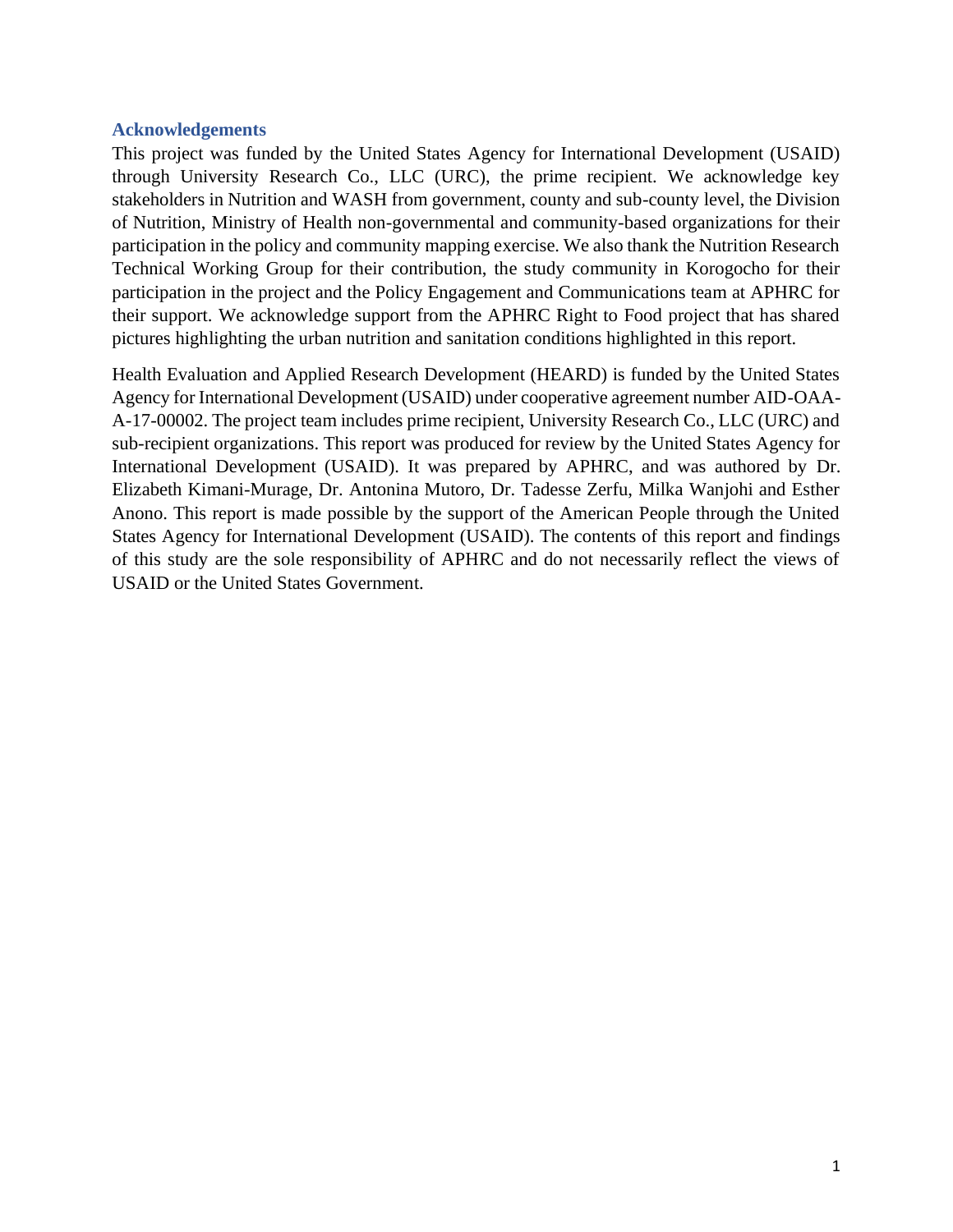#### <span id="page-5-0"></span>**Introduction and Aims**

The community case study presented an opportunity to do an in-depth analysis of a specific urban slum or informal settlement with an aim of answering the overall assessment question: What contributes to poor nutrition among children and adolescents and what solutions can be used to best address their needs? The case study aimed to identify: 1) Nutrition and WASH issues affecting children and adolescents and 2) Ways of improving implementation of Nutrition and WASH programs.

The case study was conducted in Korogocho slum, located north-east of Nairobi about 12 km from the Nairobi Central Business District (CBD). Korogocho is the fourth largest informal settlement and it is considered to be one of the most congested slums, with over 250 dwelling units per hectare. It covers an area of about  $0.97 \text{ km}^2$  and it is mainly made up of semi-permanent structures made of mud, timber and iron sheets. The houses are built in rows with an average of six dwelling units (rentable rooms) per structure. The Nairobi Refuse Dump site is situated to the east and southeast of the slum. The slum has a stable and settled population, with many of the residents having lived in the area for many years.

## <span id="page-5-1"></span>**Methods**

Qualitative data collection methods were used in the case study. Table 1 provides a summary of the community case study methods and the target population for each. To gain entry into the community, we first engaged community leaders and informed them of the aim of the project.

| <b>Method</b>              | <b>Rationale for Method</b>     | <b>Participants</b>                        |
|----------------------------|---------------------------------|--------------------------------------------|
| <b>Community Mapping</b>   | Participatory process for       | Non-governmental and faith-based           |
| with key stakeholders in   | determining context of          | organizations, sub county health           |
| the community              | systems, services and key       | officials working in public health,        |
|                            | players as it relates to child  | Nutrition and WASH, community-based        |
|                            | nutrition                       | organizations, local institutions (daycare |
|                            |                                 | centers, schools, early childhood          |
|                            |                                 | centers)                                   |
| Key informant Interviews   | To validate the mapping and to  | Non-governmental and faith-based           |
|                            | get more in-depth information   | organizations, sub county health           |
|                            | around perceptions, behaviors,  | officials working in public health,        |
|                            | challenge and opportunities     | nutrition and WASH, community-based        |
|                            | related to child and adolescent | organizations, local institutions (daycare |
|                            | nutrition and WASH              | centers, schools, early childhood          |
|                            |                                 | centers)                                   |
| <b>Community Workshops</b> | Participatory process that      | Caregivers of children under 5 years,      |
| (Focus Group               | draws from a diversity of       | Adolescents (10-14 years and 15-19)        |
| Discussions)               | perspectives from within the    | years), fathers,                           |
|                            | community to inform solutions   | Children aged 5-9 years and community      |
|                            | for improving child and         | leaders                                    |
|                            | adolescent nutrition and        |                                            |
|                            | <b>WASH</b>                     |                                            |

| Table 1: A summary of the case study methods used for data collection |
|-----------------------------------------------------------------------|
|-----------------------------------------------------------------------|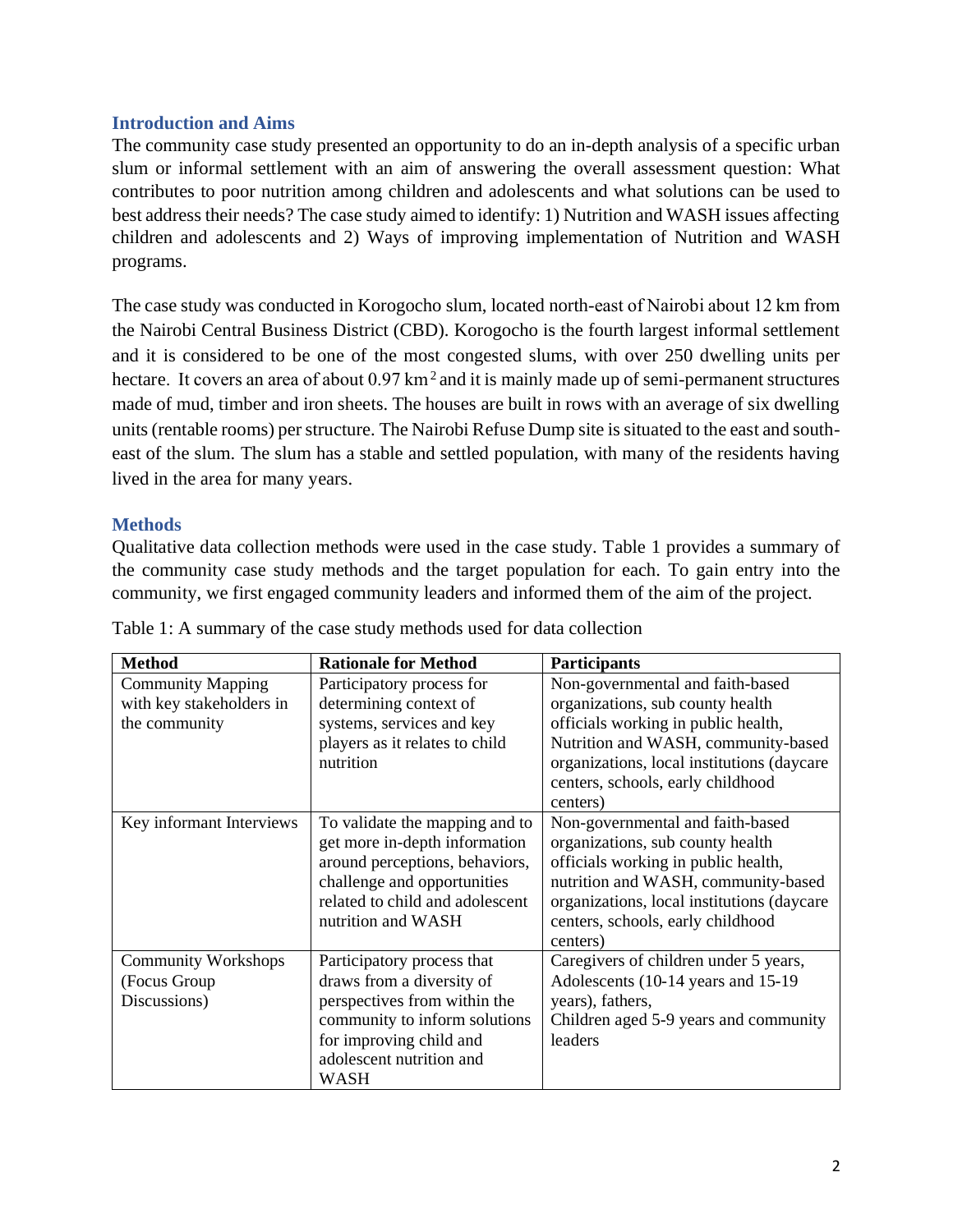## <span id="page-6-0"></span>Community Mapping

Community mapping exercise aimed to identify key actors and organizations required for successful design, implementation and uptake of maternal/childhood and adolescent nutrition and WASH focused interventions. The mapping exercise was done during one community participatory workshops. The target group included; directors, leaders, or managers working for Community Based Organizations (CBO), Government (county and sub-county health team), NGO's and academic stakeholders working in the community. Participants were identified with assistance from the community administrative committee team in Korogocho. They were eligible for the mapping exercise if they: 1) had adequate knowledge or experiences related to adolescent and childhood nutrition and WASH issues in urban areas 2) spoke English- or Swahili and 3) were able to provide written or verbal informed consent.

The following information was documented during the mapping exercise: key actors, source of funding, roles/ areas of focus, target group, interventions. Data was captured using tape recorders and structured table templates, which participants used to record key actors, platforms and current interventions and programs in the community.

We also used a Participatory Geographic Information System (PGIS) to map areas where various services and programs are located. A map of the community was provided and community members were requested to pinpoint areas where various services/programs targeting adolescents and children under 5 years are located. The services/programs were color coded for easy identification.

## <span id="page-6-1"></span>Key Informant Interviews

The aim of the key informant interviews was to collect more detailed information on the roles of different organizations and on-going programs and interventions in the community as well as barriers and facilitators for improving adolescent and under 5 health, nutrition and WASH. Key informants were identified during the community mapping exercise. They included: sub county health officials, local administration, youth leaders, local education institutions, community-based education and non-governmental organizations. All these actors provided a wholistic view of vulnerabilities, quality and accessibility of services provided from the service provider to the recipient's perspective.

Interviews were conducted by two trained field assistants: an interviewer and a note taker with support from a member of the research team. A tape recorder was used to record information. Interview guides for key informants and discussion guides for focus groups were pilot tested and revised as needed.

## <span id="page-6-2"></span>Community Workshops

Six focus group discussions were held with selected community members and community leaders. The focus of the group discussions focused on the following domains: care-seeking for health, food systems/services and socio-economic and cultural vulnerabilities.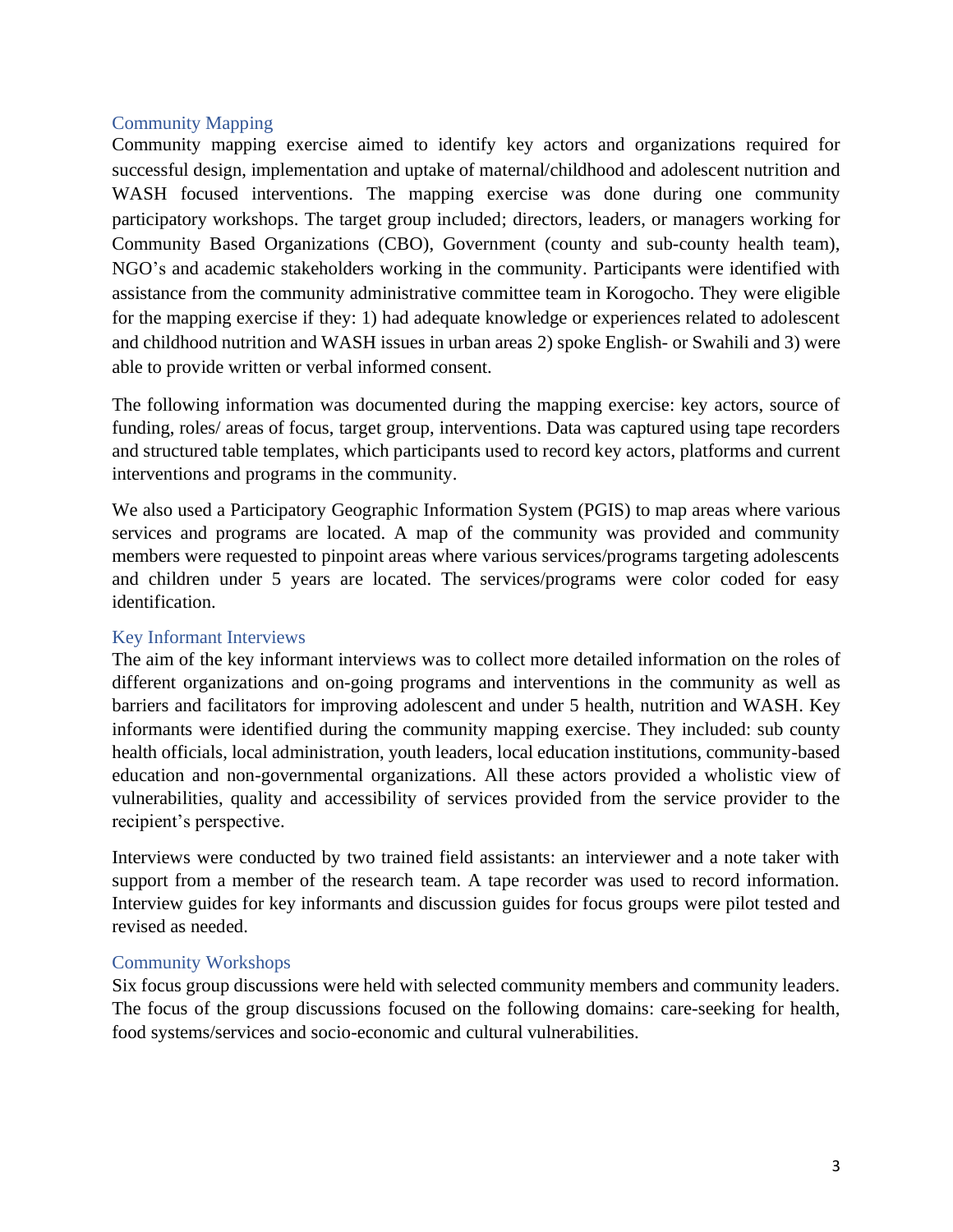#### <span id="page-7-0"></span>**Data Analysis and Synthesis**

Data collected from the mapping exercise was summarized in tables describing institutions, local service providers, specific system actors, barriers and opportunities for engaging with non-health nutrition organizations. The research team captured all the important relationships in the system. In addition, bottlenecks or gaps in the system were considered. Finally, areas where stakeholders made progress/or experienced challenges on their intended WASH and nutrition programs were detailed. Details on lessons learnt from the different stakeholders were also evaluated.

After each interview and FGD, a debrief session was held with the research team to detail the emerging themes. The information collected from the community and key stakeholders was then transcribed verbatim. Transcribed data was saved in MS Word format. The researchers familiarized themselves with the data by listening to audio tapes and reading through transcribed records. A codebook was then created based on predetermined and inductive themes. Transcribed Word files were imported into NVIVO 12 software (QSR International Pty Ltd, Don Caster, Victoria, Australia) for coding and further analysis. Additional codes that came up during the analysis were also included.

Data was coded and a cross-check was done by an additional person to assess the quality of coding. Final checks for consistency of the application of the codes was undertaken by a third member of the research team. Codes were derived based on main themes derived from literature, initial reading of the transcripts and the study objectives. Analysis of the transcripts will be mainly deductive, based on preexisting themes. Finally, data collected from different stakeholders will be compared for coherence.

#### <span id="page-7-1"></span>**Results**

A summary of the number of interviews and study participants is presented in Table 1. Out of the planned 40 interviews, only 32 interviews, 9 FGDs and 23 KIIs, were conducted. The 8 interviews did not take place either because of bureaucracy (2) or refusal to participate in the study (6). All participants who declined to participate were either from CBOs or NGOs.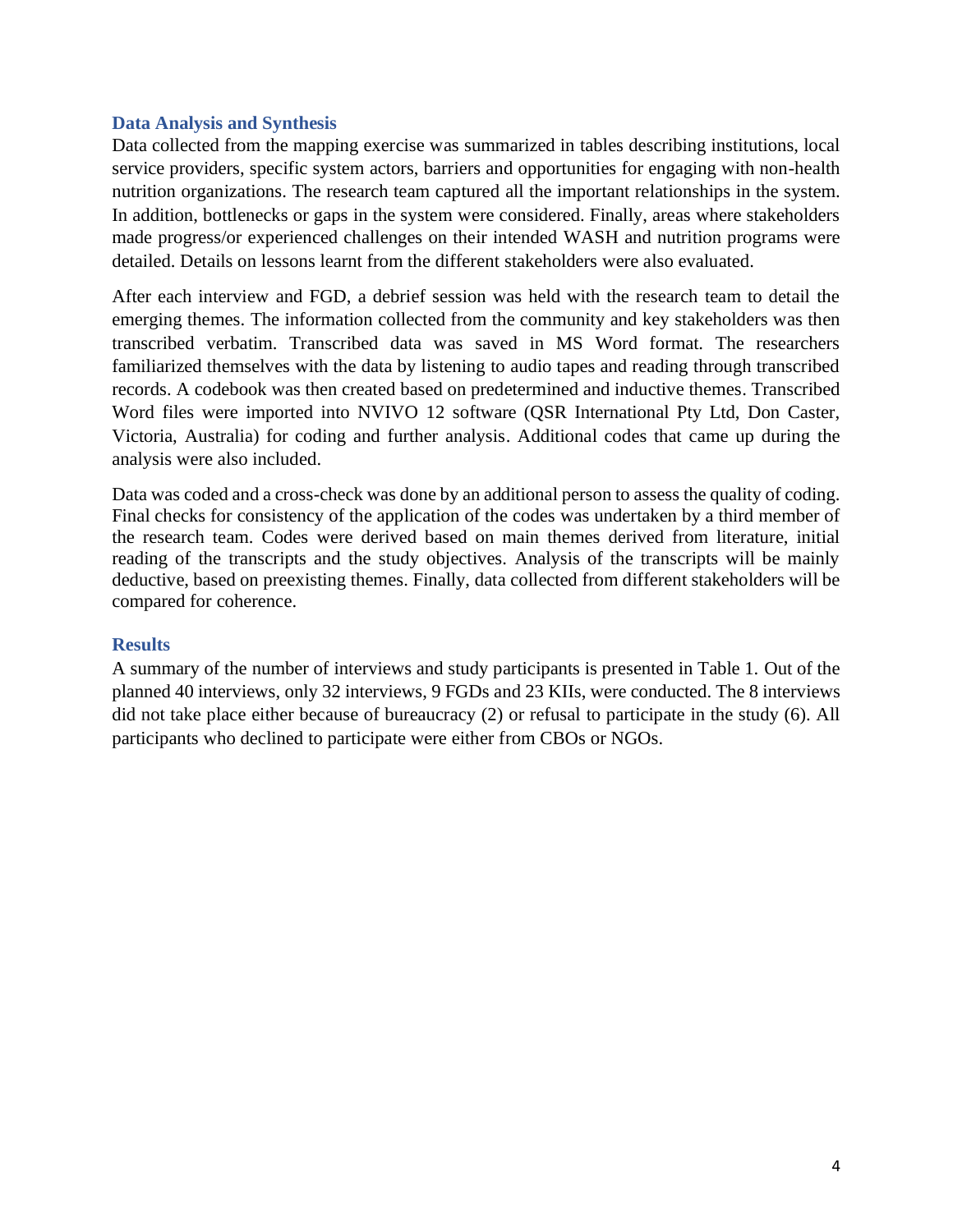|  |  |  |  | Table 1: Case study interviews conducted |  |
|--|--|--|--|------------------------------------------|--|
|--|--|--|--|------------------------------------------|--|

| <b>Interview type</b>           | <b>Participants</b>                                        | <b>Number of participants</b> |
|---------------------------------|------------------------------------------------------------|-------------------------------|
| <b>Focus Group Discussions</b>  | Caregivers of children $0$ - $<$ 5 years                   | 8                             |
| (FGDs)                          | Caregivers of children $>5$ years-9                        | $\overline{7}$                |
|                                 | years                                                      |                               |
|                                 | Caregivers of Adolescents                                  | 8                             |
|                                 | Fathers with children 0-19 years                           | 8                             |
|                                 | Community leaders                                          | 8                             |
|                                 | <b>Teen Mothers</b>                                        | 9                             |
|                                 | Adolescent (15-19 years)                                   | 16                            |
|                                 | Adolescents (10-14 years)                                  | 8                             |
| <b>Key Informant Interviews</b> | <b>Sub County Officials</b>                                | 6                             |
|                                 | Community health persons                                   | 2                             |
|                                 | Local administration (chief)                               |                               |
|                                 | Community leaders (Village elder<br>and a CAC member)      | $\overline{2}$                |
|                                 | Youth leaders (a male and female<br>representative)        | $\overline{2}$                |
|                                 | Local education institutions (Day<br>Care, Early Childhood | 3                             |
|                                 | Development Education and<br>schools)                      |                               |
|                                 | CBOs and NGOs                                              | 5                             |
|                                 | <b>Total</b>                                               | 93                            |

#### <span id="page-8-0"></span>**Nutrition, Care and Service Vulnerabilities**

The nutrition status and health of children under 5 years and adolescents was reported to be poor. Malnutrition, characterized by stunting and low weight was reported to be common among children under 5 years, especially among those born to adolescent mothers. Infectious diseases such as diarrhea was also reported in this age group. Among adolescents, underweight and stunting were reported as common forms of malnutrition.



*"Many children are left at home without food or just a cup of porridge for the whole day. It is not a surprise to find young children taking care of their siblings as their parents; mostly the mother goes out to look for money to sustain the family" – Women, Mukuru Kwa Ruben.*

Undernutrition among children and adolescents was associated with poverty caused by either unemployment or low income. Poverty was associated with poor access to food and this was reported as a barrier to exclusive breastfeeding. Young children were also offered family meals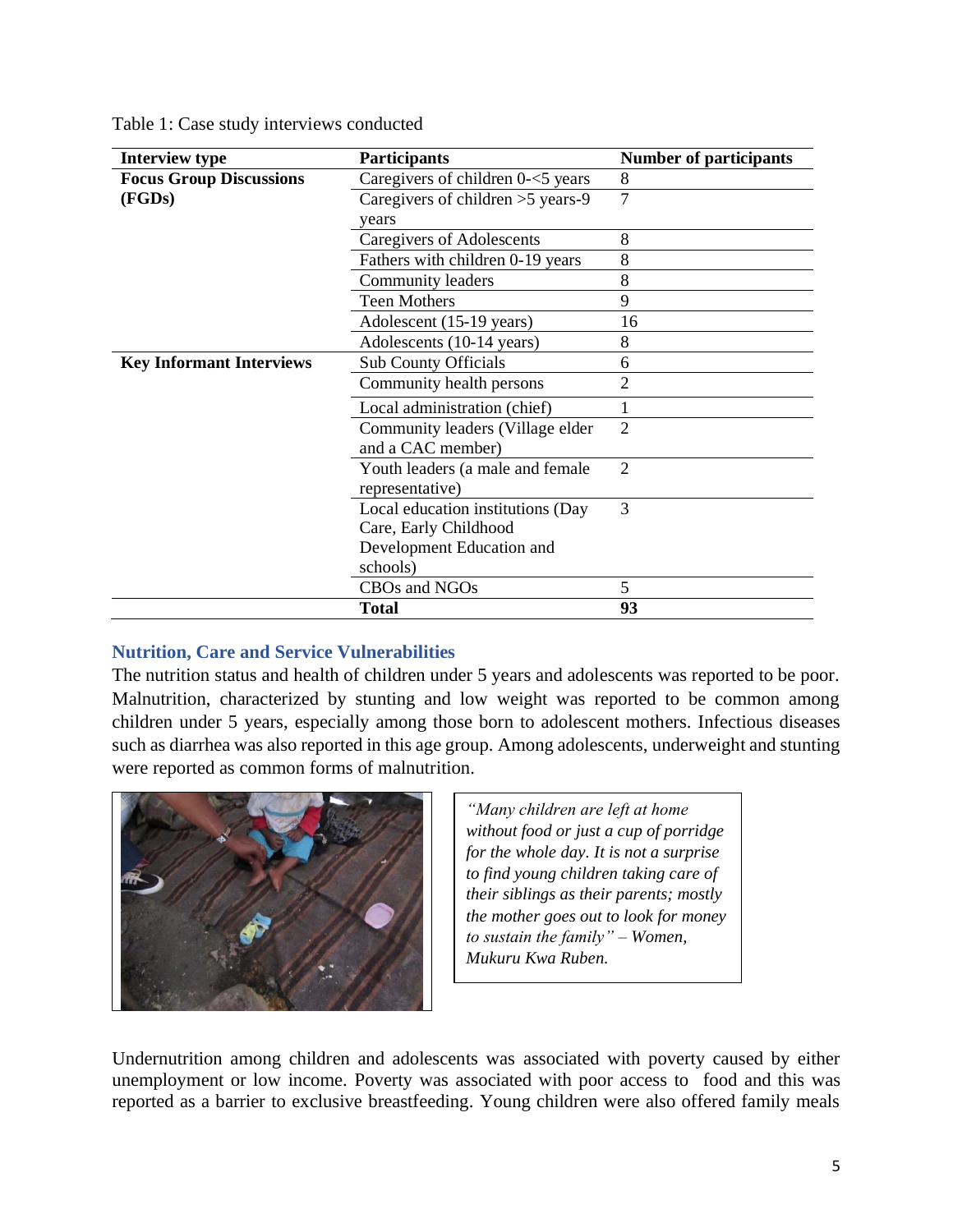regardless of their ability to consume these foods. To address the issue of food access, different coping strategies were used. These included: consumption of fewer meals, intake drinks such as black tea or water, sleeping hungry, begging for food, stealing food, skipping meals, buying street foods, consumption of low-quality foods that are cheaper, consumption of stale foods, borrowing money from friends and begging, scavenging for food in dumpsites and engaging in prostitution were used. Adolescents also reported engaging in child labor in exchange for either food or income to purchase food.

*"Because like me, I am a 'hustler'. I don't have anyone to fend for me. So if I don't eat, what will him/her breastfeed? So you see, I don't breastfeed my child and he/she also stays like that. You are supposed to eat so that your child eats, so you even find yourself giving the child porridge early."* FGD Caregivers of children under 5 years

Maternal employment/unemployment was also cited as a cause of undernutrition and poor infant and young child feeding (IYCF) practices. This was because caregivers who worked or sought employment spent a large proportion of their day at work. This therefore limited the time allocated to food preparation and IYCF. For example, mothers who worked or sought employment outside their home were not able to exclusively breastfeed their children and were therefore reported to introduce complementary foods early.

*"I can't say all mothers do exclusive breast feeding on the 0-6 months, some will do, some do not depending… like now in Korogocho it depends with the availability of the mothers, if the mother is available for the child then they would, but when the mothers go for casual jobs then exclusive breastfeeding for then is a bit difficult they will not, now they start complementary feeding…"* KII Sub County Official

Low income was reported to be a major determinant of the type of food consumed as many households depended on daily wages. Participants therefore opted to consume ready-made street foods, which they considered to be cheap and convenient, as less time is spent on shopping and cooking. This translated into more time to seek gainful employment. Poor feeding practices such as low meal frequencies and consumption of monotonous diets in adolescents, infants and young children were also attributed to poverty and lack of knowledge on appropriate IYCF. Caregivers were reported to lack knowledge about foods to offer children and as a consequence, they prioritized satiety over diet diversity. More attention was given to infants and young children than adolescents. In some cases adolescents were considered to be adults and were therefore expected to be self-reliant.

*"What I can say we don't give children proper nutrition because sometimes we don't have money. A child is supposed to be given proteins, mixed with starch, such things. You should not give him/her one thing but because of money, we don't give children proper nutrition. Let us say, if it is rice, you give him/her plain rice without adding anything else…."* FGD, Caregivers Children Under 5

*"Nutrition for adolescents is not good and this is caused by poor economic background, maybe their families are not financially able and this contributes too many adolescents going to dumpsites. Like right now the largest population at the dumpsite is of our young age, someone eats dirty food that has not been inspected and many fall sick. All this is because they are not financially stable."* FGD Adolescent Aged 15- 19 years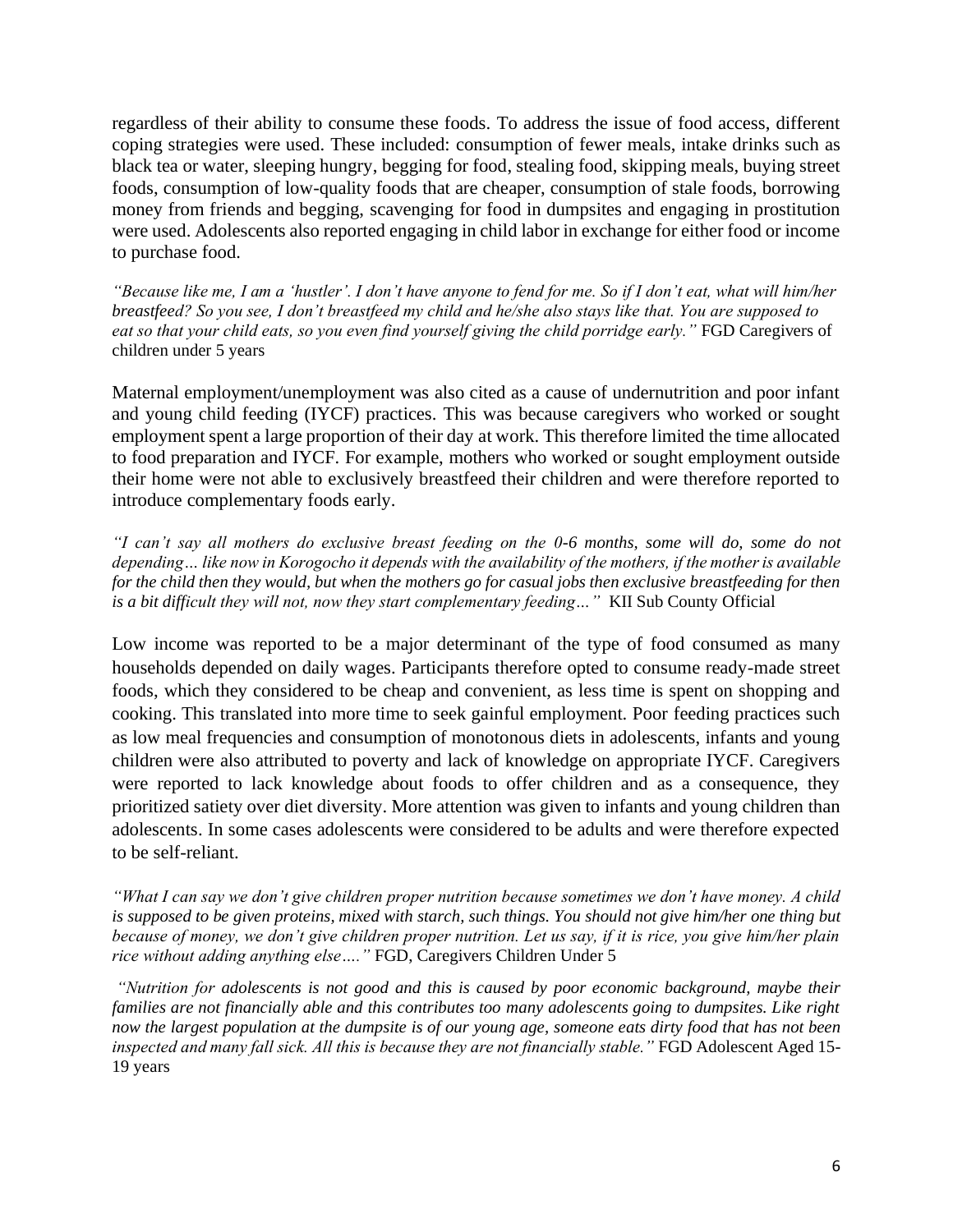

*"Most vendors do not take care of the area where they sell food from to make sure that it is clean. If you look at the surrounding area and only buy from clean vendors, you will sleep hungry."* –**Photovoice, Kibera resident**

Daycare centers were cited as a common source of alternative child care services, especially among caregivers who were employed or were looking for employment. These centers are reported to offer care from early morning to late evening. Although some centers provided meals, they tended to be monotonous due to the lack of funds to purchase nutritious foods. In other day care centers parents provide meals for their children. However, sharing of the meals such as therapeutic foods was reported to be common as not all parents provided food for their children. This compromised the child's nutrition status as some children did not meet their energy requirements. Health workers reported that most of the children who presented with malnutrition in the health facilities were taken to daycare centers.

*"You know, as the parent feeds her child, she can be observing her child. It is not the same way that woman you have left with will take care of your child. And maybe that woman has been left with about 5 or 10 children and maybe you have given yours good food and those others who have been brought have not carried food similar to yours so maybe your child's food is given to the others." KII Village Elder* 

*".Some of these children we put them on the program the OTP program but they end up sharing the commodities so the child you are targeting is not able to improve on the nutritional status hence the child keeps on coming for the program for two months, three months until you discharge on the non-respondent child."* KII Health Care provider

School going children aged between five and nine years were perceived to have better health and nutrition status than the under-fives and adolescents and this was attributed to school feeding programs. School meals were reported to be the main source of food for some children. Consequently, children limited their food intake in school so that they could take food back home to their siblings. In some cases, children were not offered extra meals at home because their caregivers assumed that they had eaten at school.

*"At least them they are lucky because when they get to school they eat githeri which is balanced. There is maize and beans so at the end they have at least a meal that can contain them. …..There are some children who ………the areas from which they come from they can`t afford food they do not have the luxury of three meals in a day .They will even take the leftovers from school to go and give to their siblings at home. There are cases where teacher`s now understand now that you know. Now this child, `I know when they go home, they do not have food so whatever remains their packed and they are given to take home and that's from Monday to Friday. Saturdays they are not in school." KII, Stakeholder from CBO/NGO*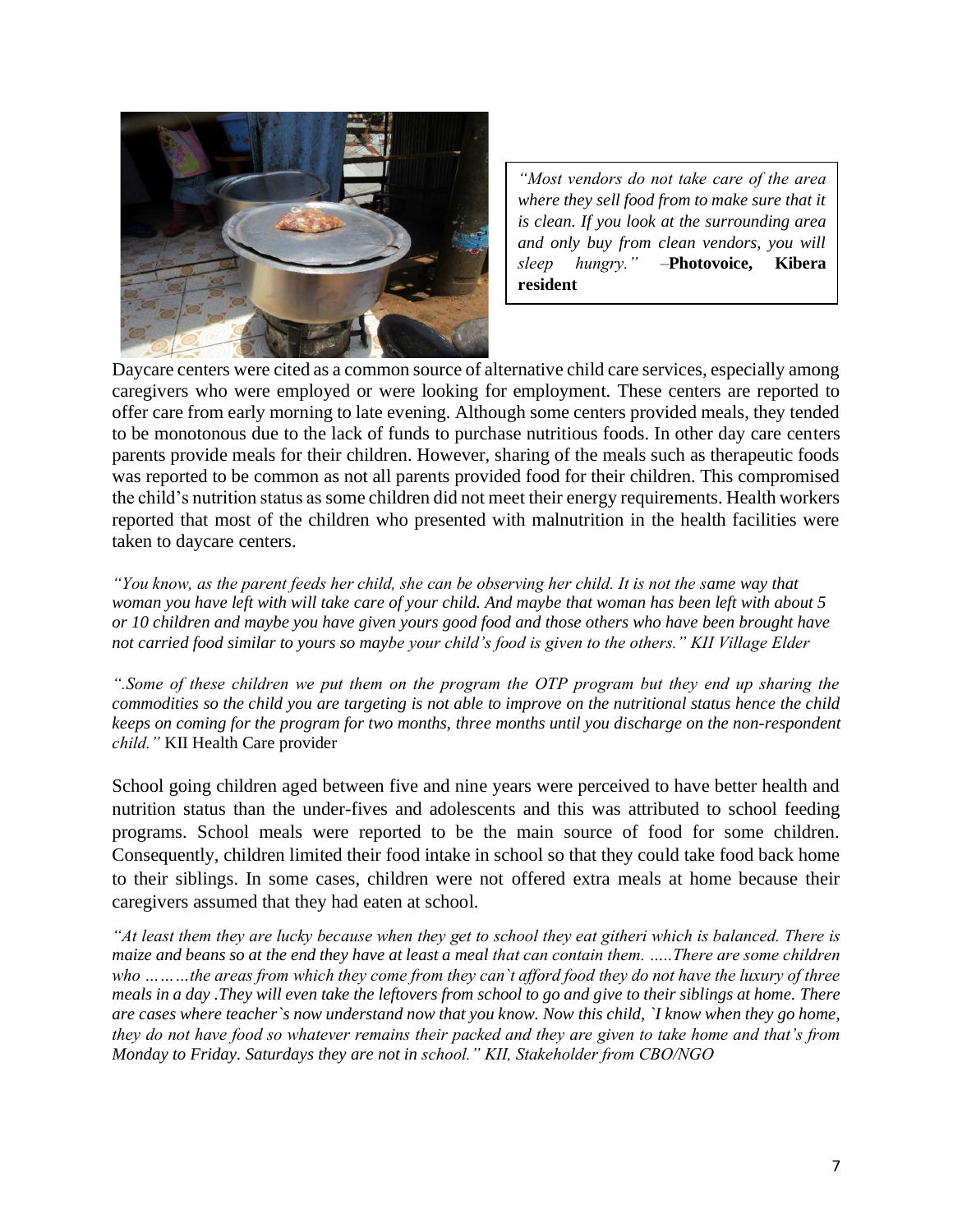School meals in public schools are supposed to be provided for free as the program is supported by the Ministry of Education. However, study participants reported contributing money towards the program. This posed a challenge to children who came from households which are not able to afford the meals. In such cases, parents resorted to giving their children money to purchase street foods which are cheaper than school meals. In some schools, the feeding program was not fully operational and children therefore purchased carbohydrate-based street foods.

*"..in my school most of these parents normally give their children ten shillings because…. We used to have a feeding program but because of one reason or another, right now we are not providing food for them. The only food that we provide for them is porridge so, during lunch time these kids will come with ten shillings and then they will go and buy rice from a 'kibanda' (local kiosk) and most of them will not buy rice they will buy something we call anyona which is a bread (rejected factory bread) and that is what they use to survive with…"* KII, Early Childhood Development Teacher

The main meal offered in schools was *'githeri'*, a mixture of boiled maize and beans, but some private schools provide meals such as rice and beans. Githeri was considered to be unappealing by school children and parents because it was the only food offered and it was not well prepared. As a consequence, children opted to substitute their school meals with street foods. The lack of diversity was attributed to lack of financial resources to run the feeding program. In contrast health staff reported that the meals offered in schools were balanced and well prepared.

*"..but on feeding of the other bigger ones, I tend to see they are better off because schools are providing food, the meals in school are changed and balanced, if it is Githeri, there is maize and beans, the food is fried and maybe at times they are given fruits,…"* KII Nutritionist

*"It is 'githeri' (mixture of maize and beans..., it is cooked with 'magadi' (bicarbonate soda)...or at times, it is not well cooked. You find that a child comes home, 'my stomach is aching' and you see the child diarrheas such a thing."* FGD, Caregivers of Children Aged 5-9 years

*"It is still githeri mum and it was just boiled without anything added. It didn't have salt, it wasn't sweet, it was tasteless, and they had not even removed stones from the maize."* FGD, Caregivers of Adolescent Aged 10-19 years

## <span id="page-11-0"></span>**Health Seeking Behavior**

There is only one public health facility in Korogocho which offers services for free. Most residents reported that they preferred to use the public health facility, which has limited staff numbers. Consequently, the health facility is usually very busy and this was reported to lead to long queues and waiting times at the facility. Some participants reported that they preferred to use private health facilities where they pay for services.

Children under 5 years were reported to have relatively good access to health facilities. This was attributed community health volunteers who conduct community outreach programs which create demand for health services. In contrast, school going children and adolescents, boys especially, were reported to have poor access; they only accessed health facilities for curative services. Adolescent girls also accessed health facilities for family planning services. Poor utilization of health care services among adolescents was attributed to: fear of being tested for HIV, the long queues in the public facilities, lack of privacy, lack of drugs and poor interactions with health staff.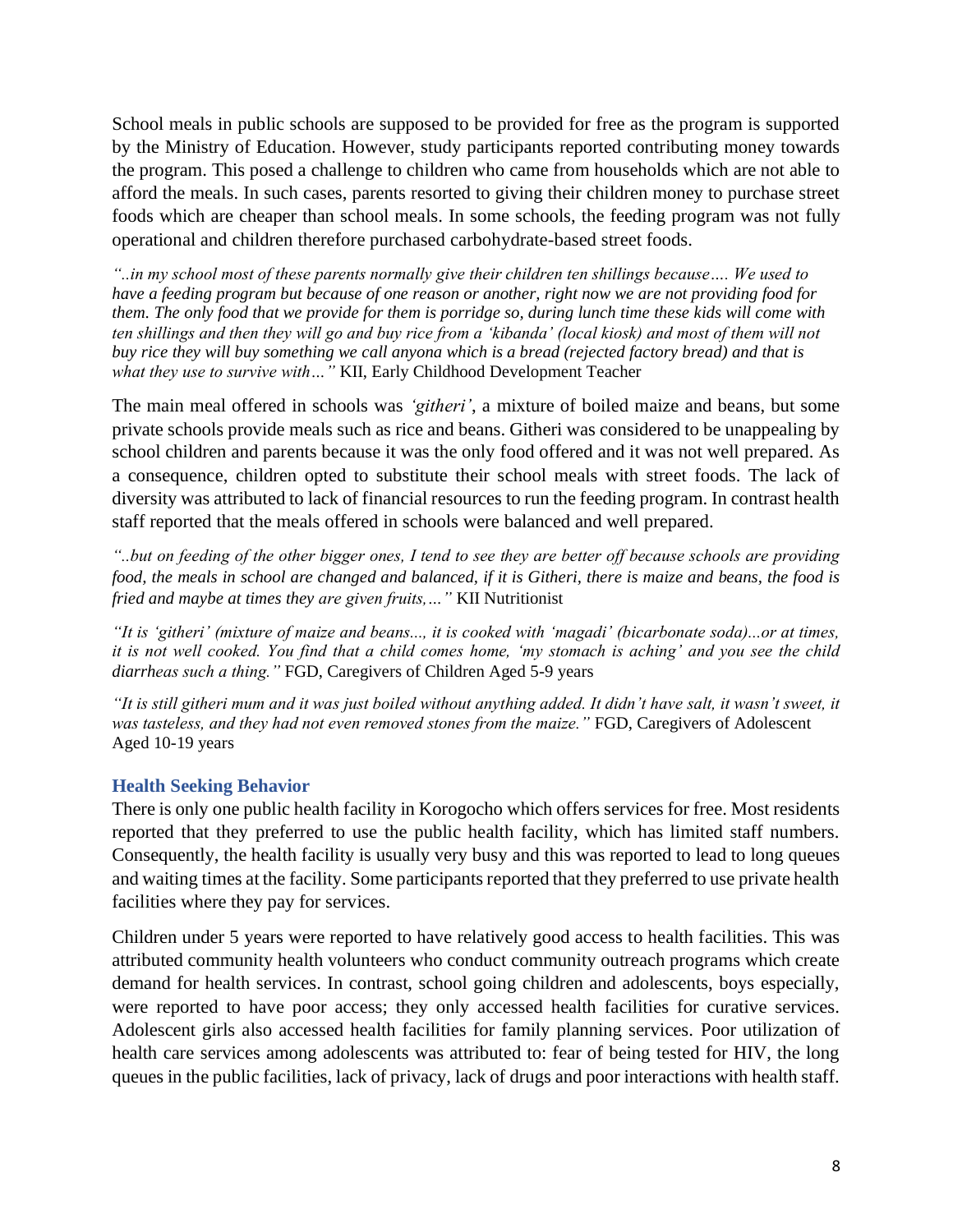High cost and lack of drugs were highlighted as factors which limited access to health facilities by both adolescents and caregivers of children under 5 years.

*".. zero to five they normally depend on their parents. So when they are sick it is up to their parents or the care giver to bring them to the health facility. So what I can say health behavior is not that bad at least they are referred to the facility and also we have the CHV that we attach to different health units so when they see there is a child who is sick and is not brought to the facility they normally follow up and they are referred to the health facility."* KII youth leader

*"The source of many challenges is family because if your family does not have money. That is one challenge and so even if you fall sick and go and tell your mother that you are sick, you are just adding on her stress and that means that it is not only you who is affected but the person you are with is also affected. So you will be forced to look for alternative ways to get treatment. Mostly it is poverty."* FGD Adolescents Aged 15-19 years

*"…Because pregnant adolescents feel like the services close to them are not friendly or they require payment, then they go too far of facilities to meet these needs. Adolescents seeking to get health services that they do not pay for due to their limitation with finances.* 

"*I started going to clinic early but they used to see me as a child, I am 16 years and they were not treating me well, they used to talk to me in a rude way because I am* 

<span id="page-12-0"></span>*Young..."* FGD Adolescent Mother

#### **Recommendations on How to Improve Utilization of Health Facilities**

The following are some recommendations on how to improve utilization of health care services provided by study participants;

1. Adolescents should have a designated time when they can receive health care services *"..They raised their desires of getting a private place for this kind of service (health care for adolescent mothers)…. So I have never understood their challenge and what brings this problem in mixing with other people….. but their desire is to have their own place and their separate day…… There are others we were talking with last week and they were suggesting that after the closure of services at 3:00pm they can be getting their services at that time …"* KII Community Health Volunteers

2. There should be specific doctors/ clinicians who attend to children *"Okay ideally if we could have a specific like clinic whereby maybe these children the under-five are just seen by different clinician at least it will easy up or it will also encourage even the mothers to be bringing children to the health facility thus you will find sometimes the same clinician who is looking after the kids is the one who is also treating the adults so sometimes it is not that good."* KII Sub County Official

- 3. The number of health staff should be increased in public health facilities to reduce the ease the workload
- 4. Health professionals should be trained in youth friendly services

#### <span id="page-12-1"></span>**Water Sanitation and Hygiene and Environmental Vulnerabilities**

There was consensus from the community members that water was available in Korogocho slum, but the main challenge was access as most residents purchased water. The cost of water was reported as a major barrier to good hygiene as residents rationed water. The quality of water was also considered to be poor as most of the water was prone to contamination from sewerage systems which were reported to be close to main water sources. Despite this, participants revealed that they did not treat water before use, mainly because of the cost implications of the water treatment process. Poor access to safe water was associated with water borne diseases such as diarrhea and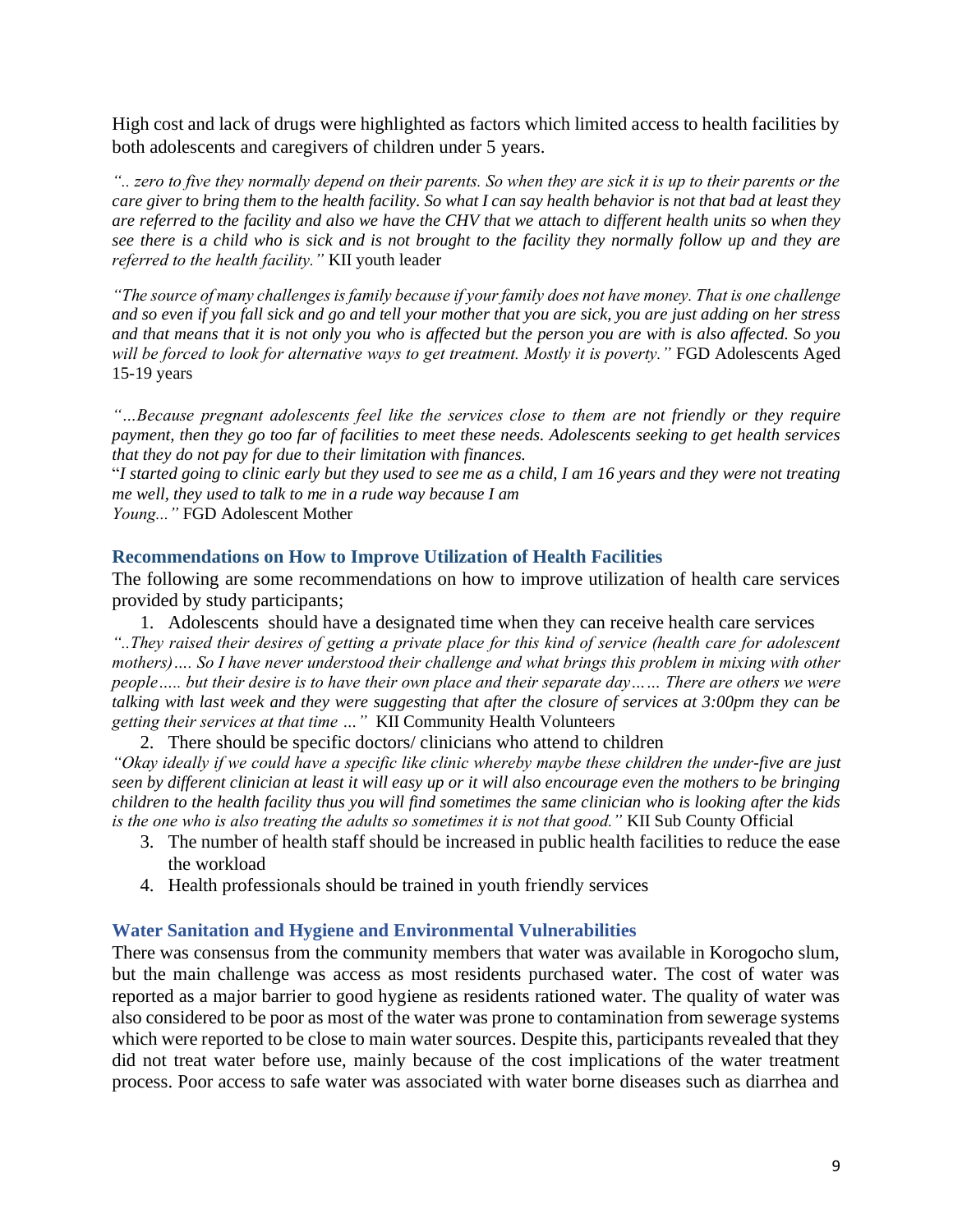typhoid. Poor food hygiene was also reported, especially among food vendors. This was attributed poor hand hygiene practices

*"We do buy water. When you remember that you want the children to eat plus you the mother plus the father you put water in one basin, and not even a lot of water, and soap. Whoever comes from out there having touched any dirt washes there, even one who is from the toilet washes there. You see there, there is no cleanliness you are maintaining because whoever is from the toilet brings his/her dirt there, a young child like this one, you don't pour that water, you wash him/her in that water…."* FGD caregivers of children under 5



*"These Pipes are used to transport clean water and sometimes there are broken sewer pipes right next to clean water pipes that are used in homes to cook and clean. Due to the demand for water it's hard for people to know whether the water they are consuming is good or bad. So they end up using that water without treating it."*

-Photovoice, Kibera resident

*"There is contamination…okay some time back there was a case we had where almost like the whole week all the pipes which were bringing water to Korogocho was kind of contaminated. Like you would take a glass of water which strongly smelled sewer. It was that terrible. It took a week for it to be corrected. Because most of the water pipes do leak, especially during the rainy season they do leak. So this is when there is contamination. Apparently not everybody can afford to boil water because now people here use kerosene. So will I buy kerosene to cook or boil with it? So again, the issue of high cost of living is an issue. So I can't say the water is safe, not really. Of course that is why we have cases of diarrhea, that's why we have cases of typhoid... "* KII Local Administrative Member

Poor toilet coverage and access was also reported in schools and households. Poor access to toilets was also attributed to insecurity especially at night, damaged and dirty toilets. In households, poor access to toilets resulted in sharing of toilets with other residents, paying for toilets or disposal of fecal waste in the environment also know "flying toilets". The lack of proper sewerage systems also resulted disposal of fecal matter in rivers and the surrounding environment. This was associated with a high risk of infections especially among children. In schools, poor coverage of toilets was associated with infections especially among girls.

```
"So all of you, when the bell for break rings, you all run there. Now there, everyone has their own different 
illnesses, so it is very easy to contract illnesses. "
```
*"If you go to schools, by the way, you know, when you go to school people go there to defecate and maybe they don't pour water. So, like us girls also get infections in the private parts…"*  FGD Adolescents, Aged 10-14 years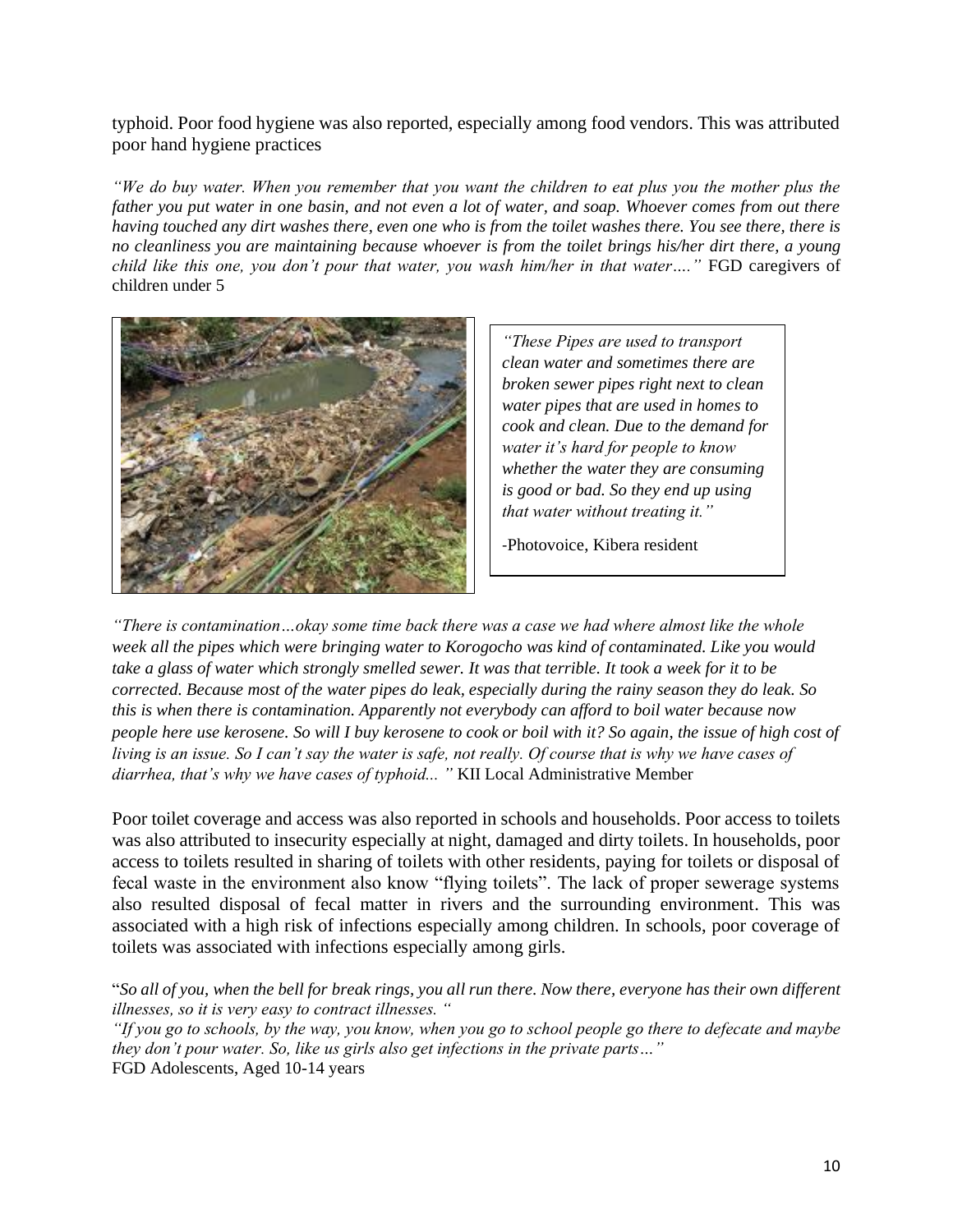Lack of proper solid waste disposal systems was also reported. This was attributed to the lack of a designated area for garbage disposal. Participants reported throwing rubbish by the roadside, in trenches or in the environment. This was associated with diarrhea in children failed to wash their hands after playing near trenches. Rubbish disposed in trenches led to blockage of drains which resulted in flooding during the rainy season. Disposal of hazardous material in dumpsites posed health risks to the community as some of the waste emitted fumes, which were associated with respiratory infections.

*"…garbage collection here is also a big issue because it is very common to find piles of garbage that has lasted days, even weeks to be collected. They are very common sites. Okay, so in such kind of environment, we expect a lot of flies which is… and rats. They contribute to diseases because they transmit these diseases."* KII, stakeholder from CBO/NGO

*"Garbage, there is even one that has discarded even pampers, has come and gotten stuck there, dirty things have come and gotten stuck there, now let's say if it has rained, it blocks the trench completely. So it gets near the house and there is a small child…, that thing affects her/him, when it affects her/him she/he becomes weak (meaning fall ill). "*FGD adolescents Aged 10-14 year

Houses in Korogocho semi-permanent structures, which are built close to each other. Participants associated overcrowding with respiratory infections and airborne diseases. Most houses consist of worn out iron sheet roofs and cemented floors; during the rainy season water participants reported flooding. Because children mostly slept on the floor, they were at risk of infections such as pneumonia.

#### <span id="page-14-0"></span>**Recommendations for Improving WASH**

1. Need to improve the sewer and drainage infrastructure and ensure proper maintenance by unclogging the drains

*"On drainage,….there are very many drainages, the drainages should be made the way roads are like the tarmac roads, when you get to those corridors they should be clean to improve the environment… They are clogged with waste, if they can help us unclog so that water can flow nicely and also for it not to clog with waste"* FGD Adolescent Aged 15-19 years

2. Provision of soap and buckets to caregivers to facilitate hand washing practice in the households

*"…So if we could be brought for soap to be washing the children's hands and that small bucket. You see, if you place it there you will be remembering, if you place it somewhere in the house you will remember that child needs to wash his/her hands but just like that, we cannot remember. You will just place food there for him/her and most of the time you don't prepare for them lunch, they eat from those women on the road so that woman will not remember to tell her/him to wash his/her hands but if everything is there, the children themselves will be seeing, they won't have to be told, they go and wash hands there…"* FGD caregivers of children under 5

3. Communities/residents should come together and fundraise to ensure that they have access to water in their plots

*"…but it is we the residents of the plot who united, contributed money and had it installed it because we used to fetch water and were spending money so we decided we will reach a point when we will be broke and where will we get money for buying water. So I can say our place is a little bit clean but if you look at other places, they are dirty because water has not yet been installed inside the plot. So it should be installed in all the plots"* FGD caregivers of adolescents Aged 10-19 years

4. Water should be made available to slum residents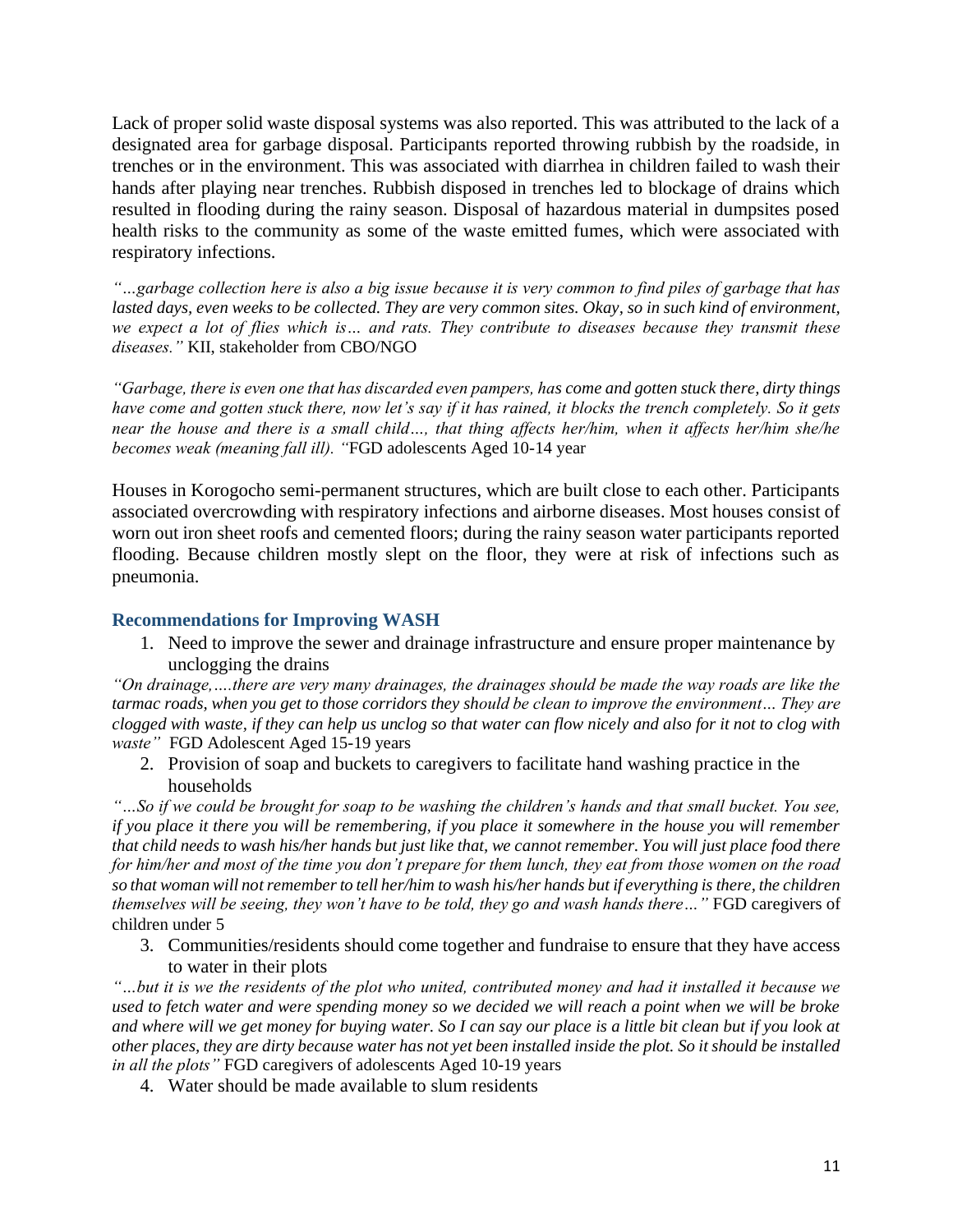*"…You see, if there is water, hygiene will be okay because when you come from the toilet you wash your hands and the water flows, another one, let's say it is a child who is from playing comes and washes his/her hands, that water just flows."* FGD caregiver's children under 5

# <span id="page-15-0"></span>**Key Actors in Nutrition and WASH**

The key actors in Nutrition and WASH working in the community included institutions such as schools and health facilities, non-governmental organizations and community-based organizations (see the attached excel sheet for more details). The platforms used by these organizations to reach the target population include use of schools, health facility and community forums. Figure 1 shows the distribution of nutrition and WASH services in Korogocho. There was uneven distribution of facilities especially towards the sorthern part of the Korogocho. One participant highlighted that the lack of nutrition services in explained why there were many malnutrition cases in that area.



Figure 1: A map showing the distribution of Nutrition and WASH services in Korogocho slum. The red pins represent nutrition and WASH services targeting children 0-9 years; light blue pins-10-19 years adolescents Nutrition; dark blue pins- 10-19 years WASH; white pins: 10-19 years Nutrition and WASH; yellow pins- 0-9 years Nutrition; Green pins- 0-9 years WASH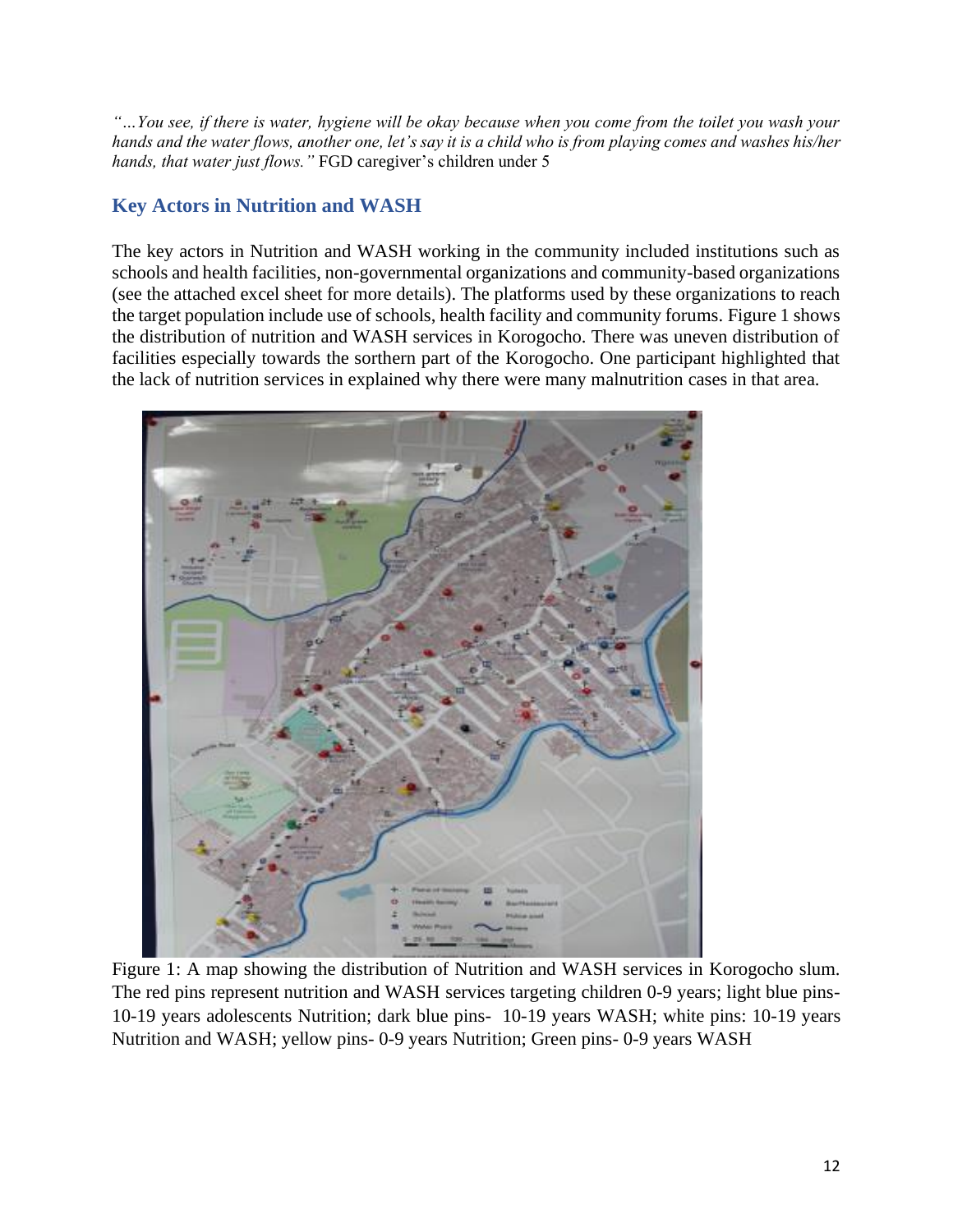Participants also mentioned potential non health actors who can be engaged in nutrition and WASH interventions. These included: financial institutions, religious organizations, child protection organizations and women groups. Table 3 shows a list of potential non health actors who can be engaged in nutrition and WASH interventions.

| <b>Organization/Institution/Persons</b><br><b>Name</b>    | <b>Perceived</b><br>role                                                                                                                                | <b>Address</b><br>immediate<br>care or food<br>access         | <b>Target group</b>               | <b>Barriers</b>                                                                                         |
|-----------------------------------------------------------|---------------------------------------------------------------------------------------------------------------------------------------------------------|---------------------------------------------------------------|-----------------------------------|---------------------------------------------------------------------------------------------------------|
| <b>Financial Institutions i.e Banks</b><br>/Table banking | Economic<br>empowerment                                                                                                                                 | Improve the<br>economic<br>status to<br>tackle food<br>access | Caregivers/parents                | Loan<br>repayment<br>maybe a<br>challenge<br>because of<br>low income                                   |
| Religious group (Churches and<br>Muslims)                 | Through their<br>schools                                                                                                                                | School<br>feeding<br>programs                                 | School children                   | $\blacksquare$                                                                                          |
| <b>Local Administration Chiefs</b>                        | Target<br>services to<br>support the<br>orphan and<br>vulnerable<br>children<br>Sensitizing<br>the<br>community<br>on the<br>importance of<br>nutrition | Cash<br>transfers<br>Health<br>education and<br>sensitization | Orphan and<br>vulnerable children | Lack of<br>accountability<br>Favoritism<br>Delay of funds<br>Inaccessibility<br>of the local<br>leaders |
| Child protection                                          | cater to the<br>needs of<br>neglected<br>children                                                                                                       | $\overline{a}$                                                | Children                          |                                                                                                         |
| Women's groups                                            | Mentor<br>mothers on<br><b>IYCF</b>                                                                                                                     | Improve<br>infant and<br>young child<br>feeding               | $\overline{\phantom{a}}$          | $\overline{a}$                                                                                          |

Table 3: Potential non-health actors to be engaged in Nutrition and WASH

# <span id="page-16-0"></span>**Social Behavior Change Communication (SBCC)**

The study participants reported the availability of SBCC information from different sources, which varied based on the target population. For example, SBCC information targeting caregivers of children under 5 years was obtained from either health facilities or community health volunteers. However, there were some participants who reported that they had not received any information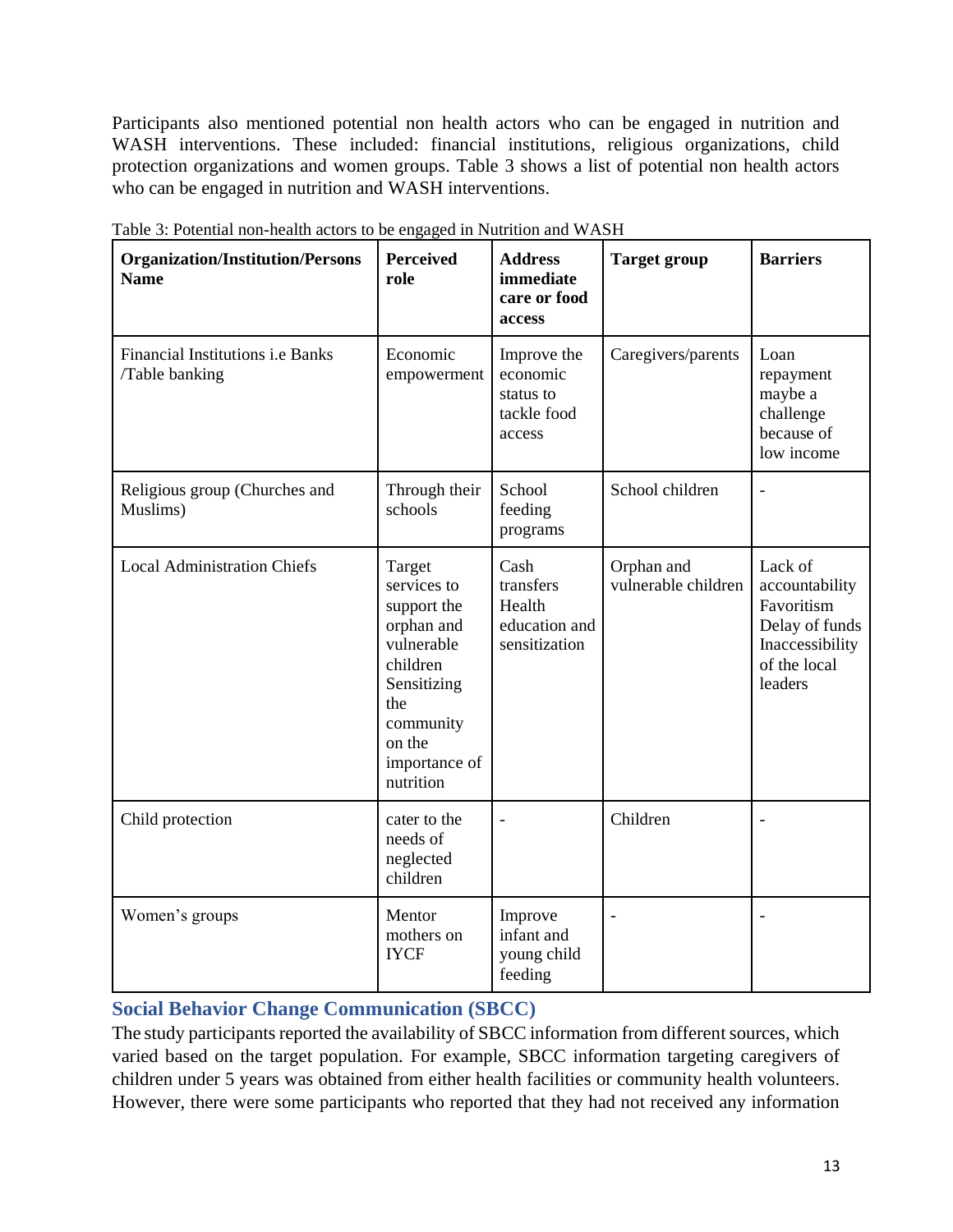on infant and young child feeding. The focus of SBCC among children under 5 years was infant and young child feeding and WASH.

*"They teach us about how to breastfeed the baby from when young up to 6months and then how you will give the child food when it's time to give him/her food, such things. You are told if you want to give the child food, the first thing you should wash hands then you give. Even if you want to breastfeed the baby, you make sure you have washed your hands."* FGD Caregivers

Children aged between 5 and 9 years mainly received SBCC information from schools while adolescents received information from the internet, youth groups, their school curriculum, medical camps and school clubs.

*"......Yes very much so, very much so, it is this is incorporated in almost all subjects especially science but more so on this SBCC, this current curriculum it is basically about cleanliness, sanitation and all that so it is incorporated.... From age zero this is what is it, the preschool, yes, from age three as soon as they come to school they are introduced to this basic sanitation, yes wash your hands, brush your teeth...Cleanness, washing hands, the advantages of being clean you know, diseases that can be avoided through proper hygiene, yes, proper nutrition, exercise, yes they are given all this knowledge."* Teacher School Korogocho

Information provided mainly focused on different aspects of WASH and although this information was considered to be useful, there was a disconnect between what was taught in school and what was practiced at home. This was mainly attributed to lack of parental knowledge about WASH. It was recommended that school meetings can be used as a platform to share information with parents. Other platforms used to convey information on Nutrition and WASH included media, IEC materials, churches, peers and non-governmental organizations.

Although various SBCC platforms were identified, some the respondents felt that adolescents lacked knowledge on nutrition and WASH.

*"I think that the main cause of all those problems is that many adolescents are not given education or awareness. There is no health awareness. As in they (adolescents) are not educated on diet and health and such things..."* FGD adolescents girls and boys

# <span id="page-17-0"></span>**Successful and Unsuccessful Nutrition/ WASH Programs**

Nearly all the programs which were considered to be successful mainly focused on Nutrition. These included 1) the Malezi bora campaign, which targets pregnant mothers and children under 5 years; 2) outpatient therapeutic and supplementary feeding programs for undernourished children; 3) provision of daycare facilities by employers 4) reproductive health for adolescents; 5) School health; 6) feeding programs. The Malezi bora campaign and the therapeutic feeding programs were considered successful because of the strong referral systems which enabled caregivers and their children to access health and nutrition services. Setting up of daycare centers was considered successful because it enabled caregivers to look after their children at work, which reduced the cases of malnutrition.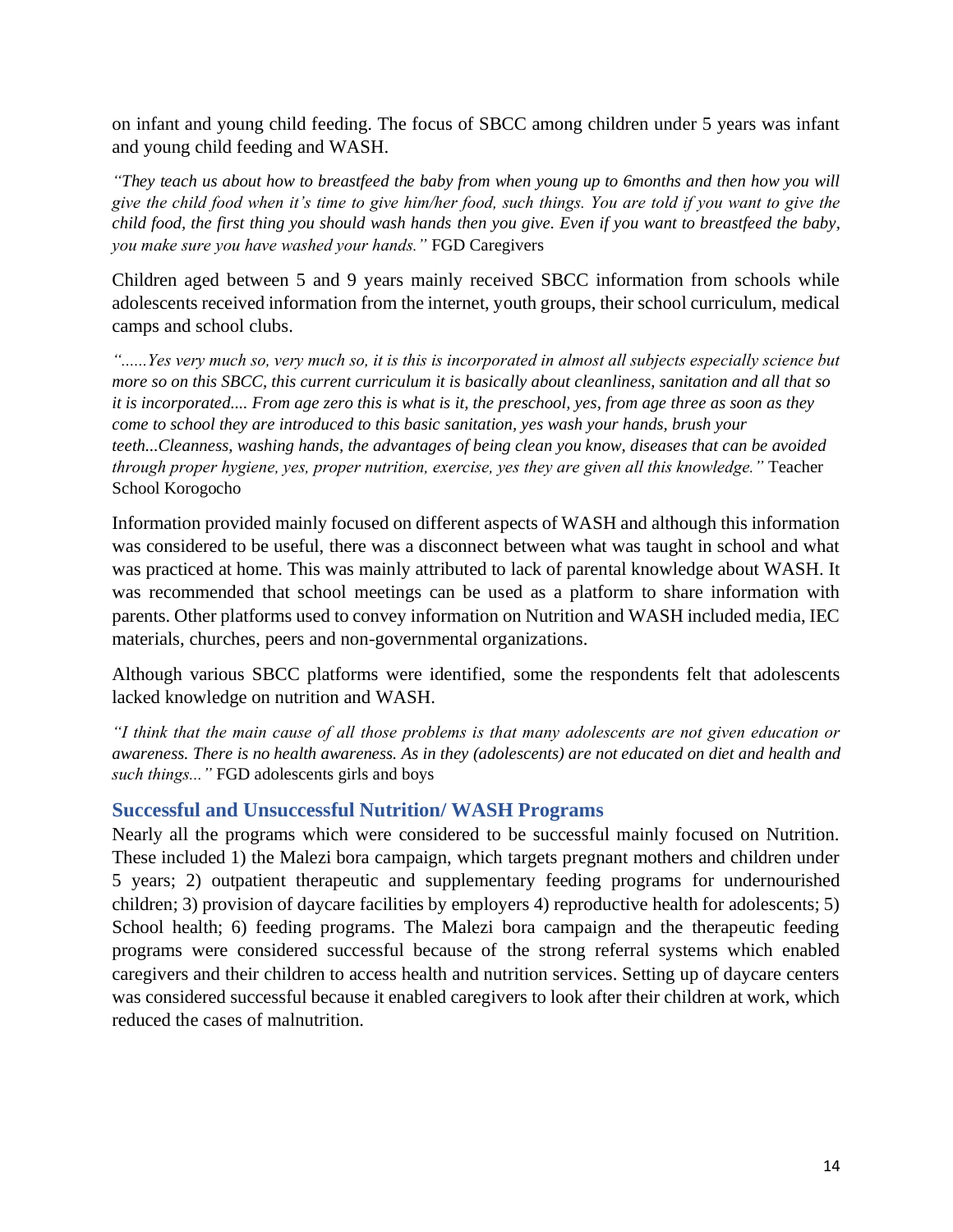Unsuccessful programs included WASH programs in schools and nutrition programs. The main reason for poor success was lack of sustainability as some of the projects would end once funding was withdrawn.

#### <span id="page-18-0"></span>**Challenges in Implementation of Programs/ Intervention**

The following were identified as challenges faced when implementing programs in Korogocho:

- 1. Limited time for programs/intervention implementation
- 2. Limited funds allocated for interventions

*"Implementing the school feeding program by the school has been a challenge since the government support pulled out for lack of resources as the school is based in a low-income environment and parents are not able to adequately contribute towards this. this program therefore struggles to make ends meet and is limited in what meals it can provide to the learners."*

3. Lack of Sustainability of programs/ intervention when a donor pulls out. This was partly attributed to lack of community sensitization about their expected role in the program.

*"It is like three years we have not been giving. We used to give them water guard and cans to put water and we show them how to prepare the water for drinking but right now we really, because of the donor fund being reduced we find ourselves stuck. What we only give is mosquito nets because that one is still there."* KII health care provider

*"The feeding program Is not fully funded by the organizations that do it, they leave a small bit for the community, that is the parents, and the parents are not able to fill this gap very well in terms of the economic status… weaknesses is they are struggling when the donor is not there and to sustain is also a problem because the parents have already gotten used to the free things so telling them now to pay is a problem"* Community Mapping

*"…the community is not well sensitized on the idea that they are supposed to provide a few coins for maintenance of this project and that is what I mentioned like buying firewood and paying those people, they are not well sensitized."* Community mapping

- 4. Lack of transparency among donors in program implementation donor driven initiatives
- 5. Lack of adequate space to support program implementation
- 6. Duplication of efforts among organizations/institutions
- 7. Lack of resources at household level to complement the knowledge received
- 8. Lack of coordination of programs, poor communication and over dependence on NGOs especially when it comes to WASH programs

*"But again there is more like the school there is no…most of these kids are in school so there is no like syllabus in terms of…it is not mandatory for schools to teach the students about issues to do with nutrition and food hygiene. Not really food hygiene, but issues around WASH. So like they depend on projects which come and go, they depend on NGOs which come and go, and not all schools are so into WASH and all that. But I also think there is a gap in terms of coordination between the community and the health committee and even how they pass information, I think there is a gap. In terms of to see how they package the information to reach the age gap between 0-19. You know, how the information is packaged. I think this is*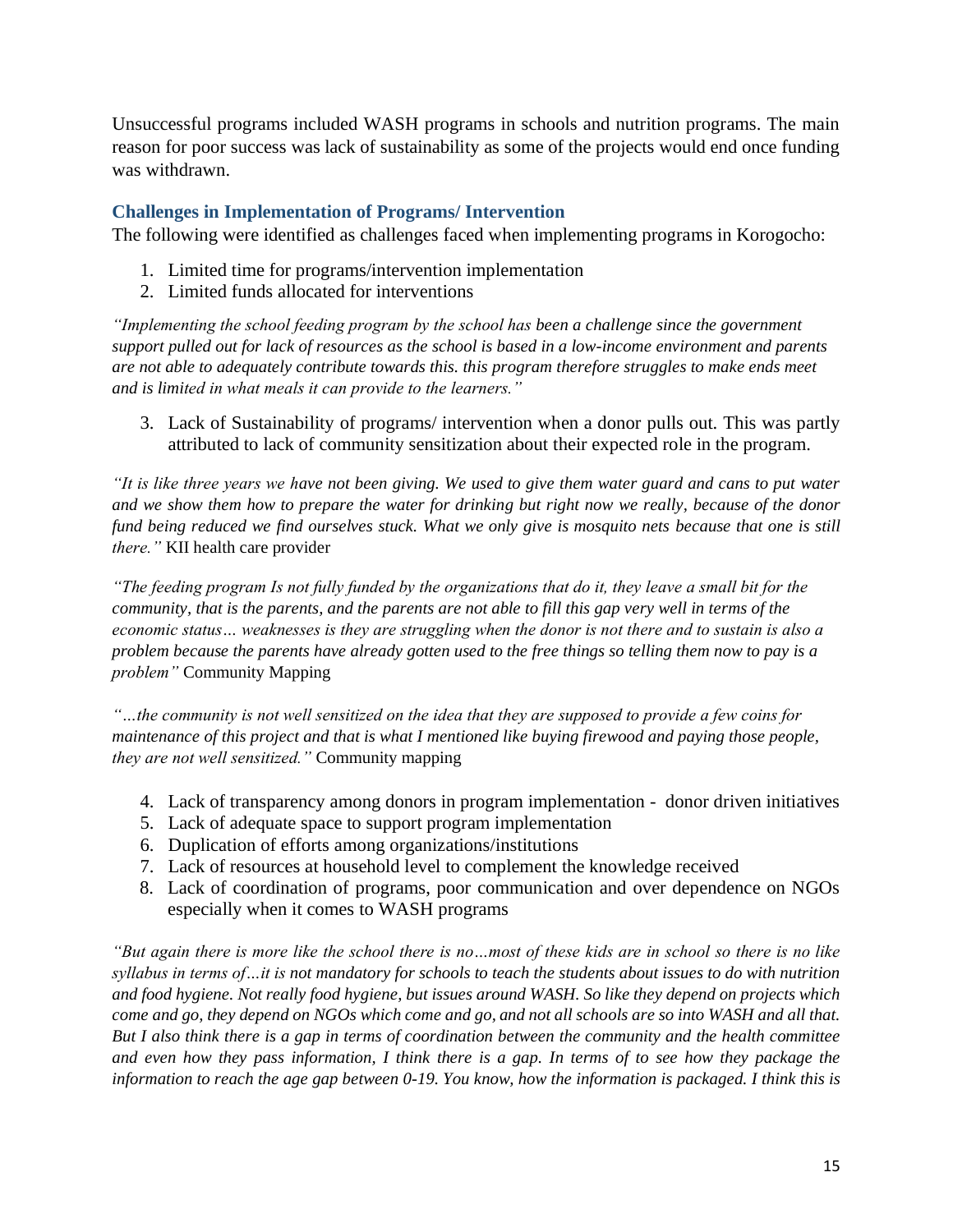*a gap that has been forgotten because when you talk of nutrition and WASH issues, mostly it's about the adults. The kids are, they are vulnerable but somehow they are forgotten."* KII CAC Member

*"Then of course lack of finances limits them in how many people they reach in terms of programming when it comes to nutrition and WASH. Again in terms of WASH it has been mostly left to NGOs which are few in Korogocho. The government is not doing much in terms of helping people on the ground."* KII CAC Member

9. Donors do not align their programs/interventions to community needs. They move with current trends forcing CBOs to shift their mandate to get funding

*"You go for where the call is if the donors are looking for. You see there are looking at SDG 1(End poverty) then you go for now poverty you know we have to eradicate poverty so everyone is going to eradicate poverty. They forget their SDG 17 (partnership for the goals) so you know you are just moving within where there is donor funding you know. Even when someone is saying, we want to start something now there is song on global warming. Everyone is almost aligning on global warming. There is now issues on women and gender so everyone goes you know it`s like we are taken by the trend so if the current is going this way we all bend this side…So it is really a challenge that I can`t really mention (as she giggles). Some of these institutions just died off so when you are talking about girls rights and issues so everyone will be donors are looking. You know. Supporting girls so when donors would be coming saying we want to support boy child even an institution that did not have boys in mind will start saying, you know we are recruiting boys to start an engagement with them. You know things like that so at times I will say NGOs are pathetic because they do not really align themselves to the community that they want to serve. They align themselves to donors call because in the end you have to pay your staff. You have to pay your utilities. You have to. You know so it becomes really a challenge."* Youth group

*10.* Lack of needs assessment or community consultations before program implementation, which leads to implementation of projects which are either not relevant to the target community and are their therefore not take up

*"Kids would say I was being supported by Action Aid they cut of you know phew like when they leave the don't give you a notice that they are leaving so it comes like with ultimatum like we are changing shifts so that up to you. So when they go to rural set ups again they are in to rural so if the ever change they would change again from shifting focus from rural to urban again it will just run dry phew and that's when there were this kiosk that they put up you know water vending because they thought that people in this area there issues was water an assumption. People made it a pig style. Quarry, a cow shed, a goat shed they are not using that is not ours. It is theirs… There was a toilet that was build it was built in Grogon and no one ever used it until it was destroyed completely and many, many other kiosks because they thought people should put in water but you have not even created the awareness around this place. You thought they would use it as a toilet how would someone go from this place to this place to come for toileting and when criminal are mugging people in this area. Who is going to use that place so it becomes a place to harbor criminals."*  Youth group

- 11. Proper training of human resource is conducted but the implementation is poor due to lack of essential equipment/commodities to implement the training received
- 12. Lack of essential commodities / equipment to implement the training received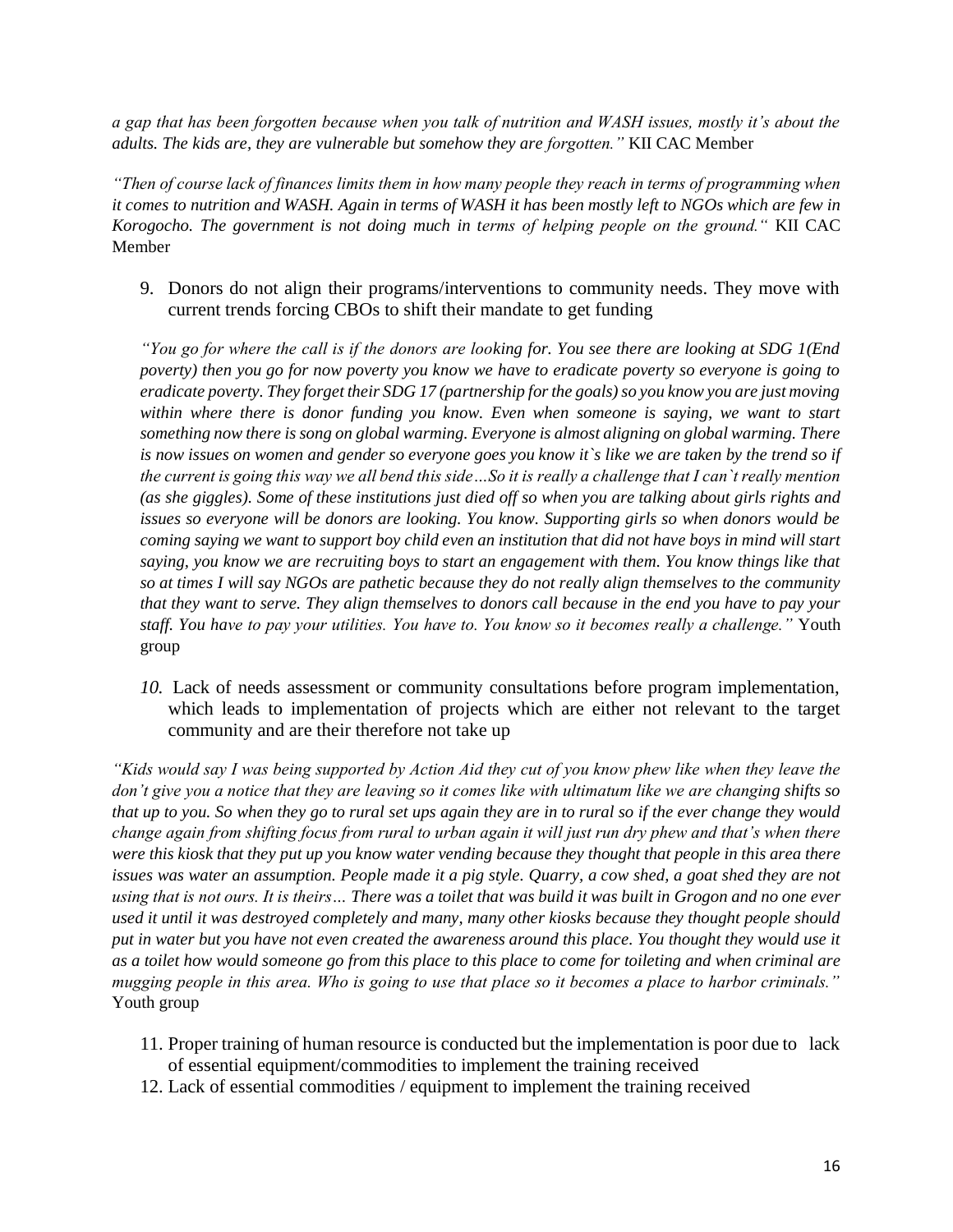*"[Name program] is a component for health supported by [Name organization]. So they head the WASH component on water treatment, hand wash, part of nutrition because they used to do MUAC and part of immunization. So they used to train teachers so that they are able to fill data, the teachers were trained also the field teams, so we used to work hand in hand in nutrition but they didn't provide the hardware (Hand washing kit), the school was to provide the hard ware."* Community Mapping

# <span id="page-20-0"></span>**Discussion**

The community case study aimed to assess nutrition and WASH vulnerabilities faced by children and adolescents in Korogocho slum, key actors, formal and informal programs currently running, and platforms used to address nutrition and WASH needs of children and adolescents. Findings from the case-study showed that children and adolescents are exposed to various nutrition and WASH vulnerabilities, which have a negative impact on their nutrition status and health. This was despite the existence of many actors and programs running in Korogocho. Most of the vulnerabilities faced were attributed to poverty, which highlights the need for more comprehensive programs, which include an aspect of poverty alleviation.

Undernutrition was common especially among children under 5 years, which is consistent with findings from quantitative studies in slums of Nairobi which report stunting rates of up to 50% (Kimani-Murage et al., 2015). Undernutrition among infants and young children was attributed to poor infant and young child feeding practices, which were attributed to lack of sufficient time for child care as most caregivers were involved in income generating activities. Consequently, mothers opted to leave their children in day care centers but, the quality care offered in most of these centers was poor, a finding that has previously been reported (Mwase et al., 2016, Clark et al., 2018). This highlights the need for regulation of daycare centers in informal settlements so as to ensure that children receive adequate care. Strategies such as training of daycare center owners on child care and linking day care centers to community health volunteers and health facilities are likely to improve the quality of care offered in these facilities.

Ignorance and lack of proper knowledge on proper IYCF practices was also reported as a barrier to proper IYCF. Ideally caregivers of infants and young children should receive information on IYCF during routine clinic visits, but some caregivers reported that they were not aware of sources of information on IYCF. This highlights a possible gap in SBBC delivery and also possibly poor access and utilization of health facilities. Efforts should therefore be put to ensure that caregivers have access to SBBC information. Poor eating practices were also reported among adolescents and this was characterized by high intake of snack foods. Such feeding practices can be attributed to the fact that adolescents in informal settlements are considered to be adults and are therefore expected to fend for themselves (Ministry of Health et al., 2018). There is therefore a need to equip adolescents with nutrition information and knowledge to enable them to make healthy food choices.

Food insecurity was mentioned as a barrier to good nutrition which is consistent with findings from other studies which show that up to 85% of slum residents are food insecure (Kimani-Murage et al., 2014). The coping strategies reported in the current study have also been previously reported (Ministry of Health et al., 2018). These challenges highlight the need for strategies to address food insecurity in urban slums, where poverty is a major barrier to food access.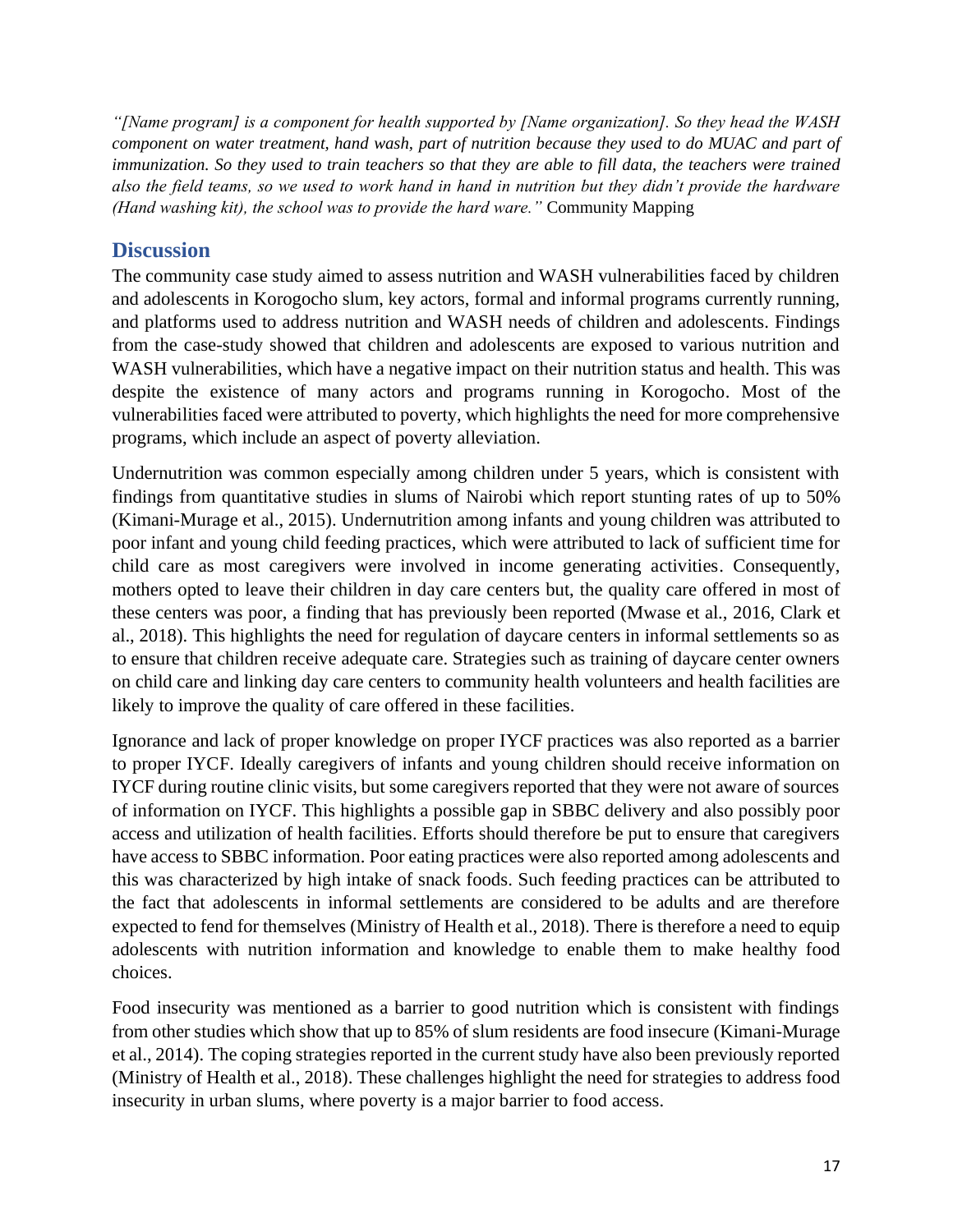School meals appear to be an important source of nutrition among school going children, but both children and parents appear not to be satisfied with the quality and diversity of foods offered. Reviving the school feeding program in Kenya would go a long way in ensuring that school children get good nutrition, but the diversity of foods offered needs to be improved. Consumption of street foods also appeared to be common mainly because they are considered to be cheap and do not require preparation. This was despite the fact that the foods sold were not safe. Although there have been efforts by community health volunteers to promote safe and hygienic food handling, there is need for wider coverage.

Poor access to clean water, a common characteristic of informal settlements (Corburn and Hildebrand, 2015), was highlighted as a major barrier to good hygiene practices in the target population. Although there was SBCC on hygiene as well as the infrastructure such as taps, the lack of water and soap made it impossible to put into practice information gained. This highlights the need for more comprehensive and sustainable project implementation strategies which aim to address the underlying problems. Community involvement in the design of these projects is also required so as to ensure successful implementation and sustainability. Poor access to toilets was also highlighted as a problem which led environmental contamination with fecal matter and this was associated with infectious diseases such as diarrhea and cholera. There is therefore a need to improve toilet access in schools and the in the community.

Poor access and utilization of health services was reported across all age groups and this was attributed to lack of sufficient drugs, poor client staff relationships and long waiting times. This is an indication that there is a need to improve health service delivery in informal settlements. Interventions which aim to strengthen health systems have the potential to address these some of these challenges for example Partnership for Maternal, Newborn and Child Health (PAMANECH), which aimed to assess the effect of strengthened healthcare delivery systems on the quality, accessibility, and affordability of Maternal Newborn and Child Health (MNCH) services in Korogocho and Viwandani slums, have been shown to be effective (Bakibinga et al., 2014). However, significant investment would be required for scale up and sustainability. Among adolescents the lack adolescent friendly health services was highlighted as a major barrier to utilization of health services which is consistent with findings from other studies (Banke-Thomas et al., 2017). There is therefore a need for demand creation for health services among adolescents. This can be achieved by having specific times when adolescents are attended to as the lack of privacy and long lines were identified as barriers to utilization.

Many programs addressing nutrition and WASH issues were identified, some of which were embedded in the existing health system. However, a key challenge identified was the lack of sustainability as programs would run for a short time due to lack of donor funding. This appeared to be common in WASH programs, which require significant investment. This highlights the need for program sustainability strategies when designing programs. There is also a need for community involvement in program design and implementation in order to ensure that the needs of the community are addressed. This will also go a long way in promoting program ownership.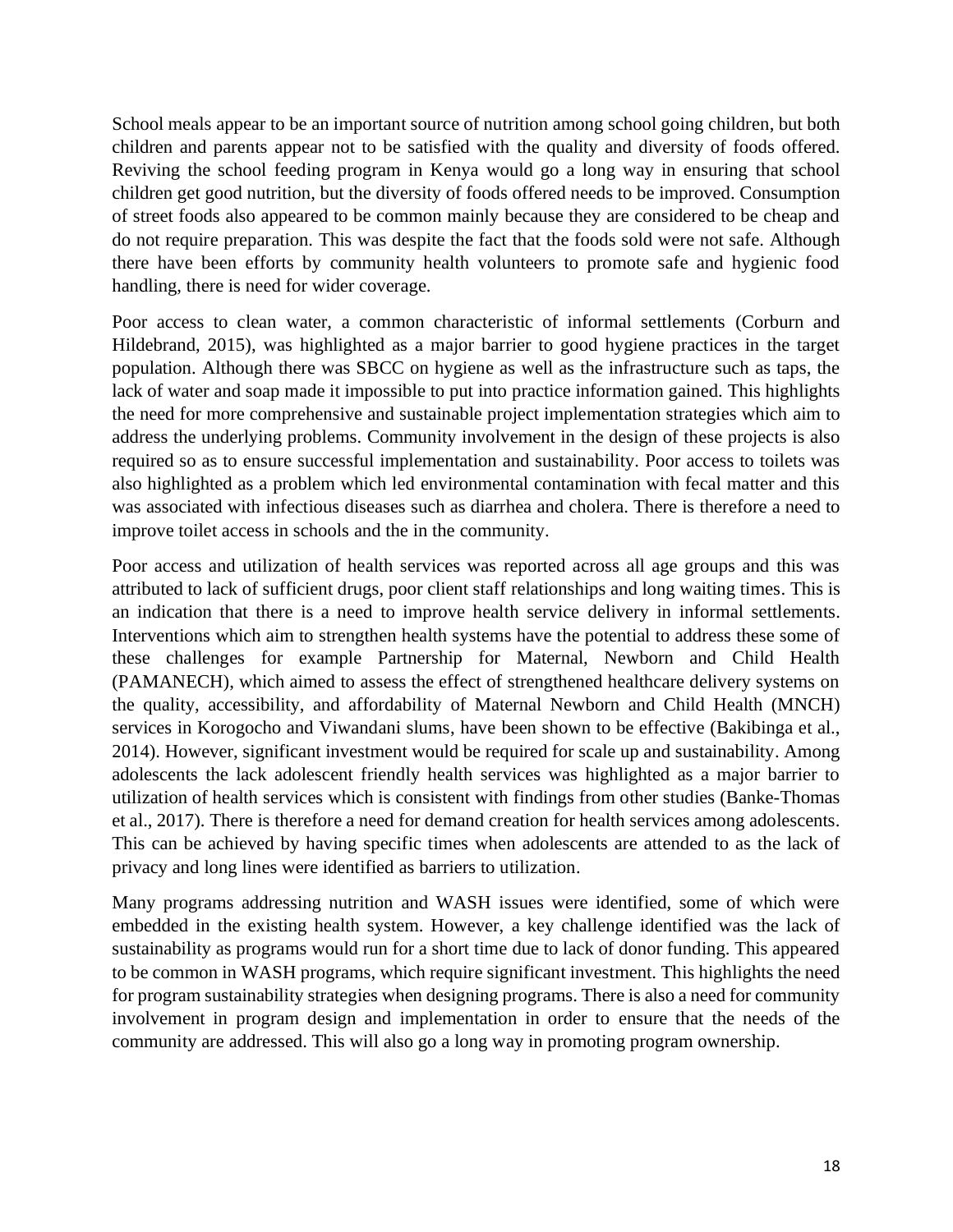# <span id="page-22-0"></span>Conclusions and Recommendations

Although the community case study was informative, the findings are not representative of other slums in Nairobi which have different dynamics. However, given that poverty is an underlying problem in all informal settlements, findings from this study can be used to inform the design of future studies in informal settlements. We attempted to capture information from the key target groups but we lacked detailed information from vulnerable groups such as refugees and street children. More research should therefore be targeted to these vulnerable group. More research on nutrition status of adolescents is also required given the challenges they are facing.

Poverty is underlying cause of nutrition and WASH challenges faced by children and adolescents in Korogocho slum. Although there are many programs currently running in this slum, some do not address the direct needs of slum residents and are therefore ineffective and unsustainable. There is therefore a need for more comprehensive programs.